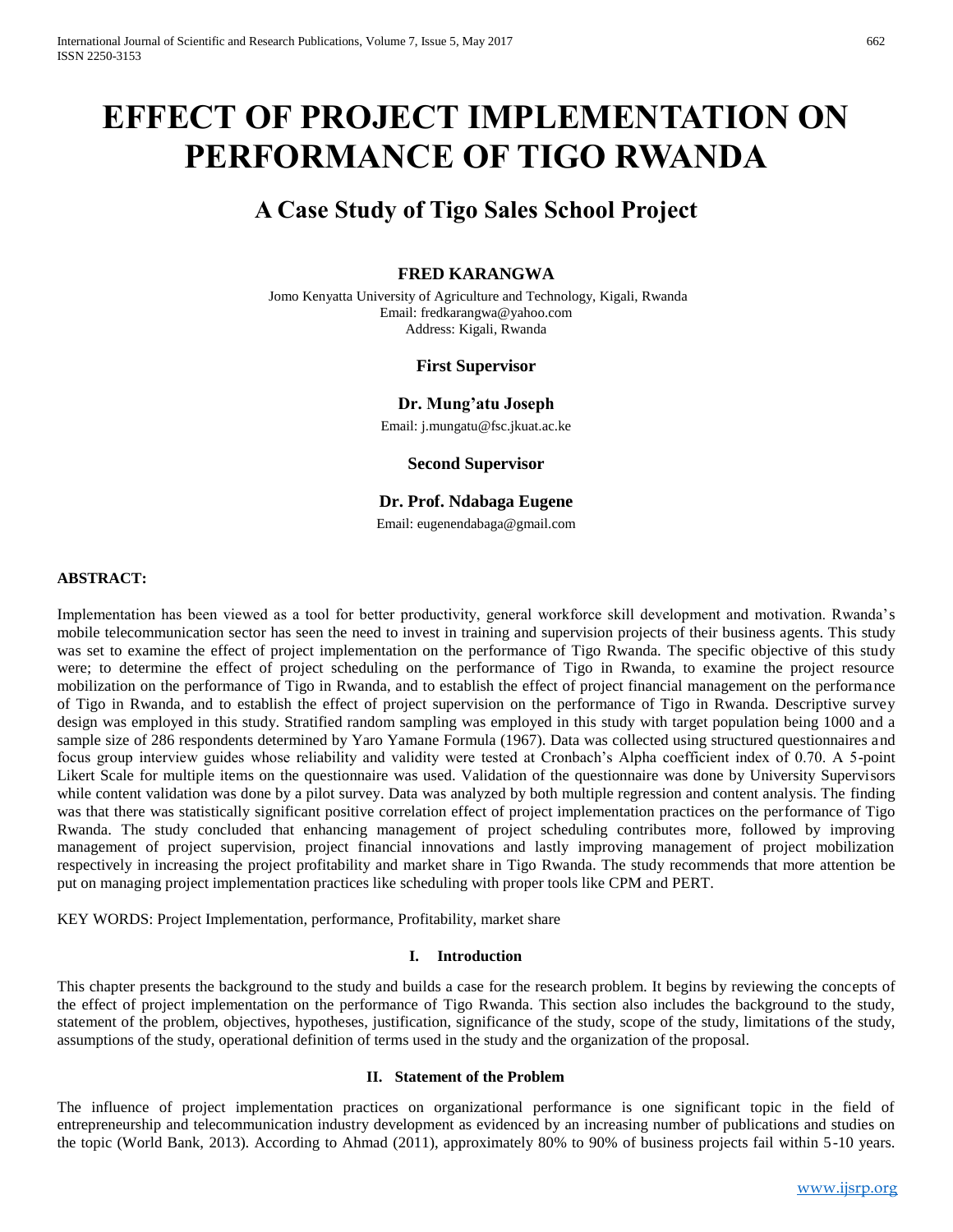According to the Economic Survey (2013), the performance of projects is weak as evidenced by the decline in growth rate from 5.4% in 2011 to a 4.3% in 2013. Such decline in performance may lead to unemployment in Rwanda which may also lead to social injustices and crime (RDB, 2013). Furthermore, the ways to address bimodal distribution of firms where 59% are MSEs, 16% medium firms, and 23% large firms is still an empirical matter (KPMG, 2012). Poor business performance in the telecommunication sector has for long remained unexplained most especially in the third-world countries perspective where the telecommunication is increasingly gaining importance (Brigham, 2002). However, studies from developed nations find inefficient project implementation practices to contribute immensely to MSEs poor business performance.

There is a challenge in Rwanda telecommunication related to the lack of technical capacity to effectively manage projects. It is therefore critical to increase the technical know-how in the country to maintain and manage voice, text and data technologies. One way of addressing the current shortage is for telecom operators to work closely with training providers in order to develop hands-on technical training projects. These could be targeted at young graduates, especially in areas related to telecommunications and engineering (RURA Annual Report 2008). Due to fast pace global and technological development, firms are now facing new changes and technological advancements have to be shaped to address the capabilities and competencies required to perform a particular tasks.

Thus, to cope with these challenges, more improved and effective training projects like, Tigo Sales Training School Project, are required by all corporate organizations. Effective training projects help in constructing a more conducive learning environment for the workforce and train them to cope with the upcoming challenges more easily and in time (Wei-Tai, 2006).

In spite of the large number of researches on the relationship between project implementation and organizational performance, there appears to be a gap between project implementation strategies and performance in the telecommunication industry. This study thus seeks to close this gap by deeply investigating this phenomenon through the relevant literature, to establish the relationship between project implementation practices and performance thus providing suggestions to the industry by examining the effect of implementation of Tigo Sales School Project on the Performance of Tigo Rwanda.

# **III. Research Objective**

# **3.1 General objectives**

To establish the effect of Project Implementation on the Performance of Tigo Rwanda

# **3.2 Specific objectives**

- I. To determine the effect of project scheduling on the performance of Tigo Rwanda
- II. To examine the project resource mobilization on the performance of Tigo Rwanda
- III. To measure the effect of project financial management on the performance of Tigo Rwanda
- IV. To establish the effect of project supervision on the performance of Tigo Rwanda

# **IV. Research questions**

- I. What is the effect of project scheduling on the performance of Tigo Rwanda?
- II. What is the impact of project resource mobilization on the performance of Tigo Rwanda?
- III. What is the effect of project financial management on the performance of Tigo Rwanda?
- IV. What is the effect of project supervision on the performance of Tigo Rwanda?

# **V. Research Design**

Descriptive survey research design was used to collect data from respondents. Descriptive research is designed to clearly describe a situation or behavior at a particular time (Diem, 2002). A descriptive research would give a thorough and accurate description survey by determining the how or why the phenomena came into being and also what was involved in the situation (Robson, 2002). According to Mugenda and Mugenda (1999), a survey design attempts to collect data from members of a population to determine the current status of that population with respect to one or more variables.

# **VI. Target Population**

The unit of analysis of the study was the Tigo Rwanda with a population of 1000 employees. This comprised of senior managers, middle level managers and operations staff (clerks, customer care representatives, human resource officers, graduate clerks, computer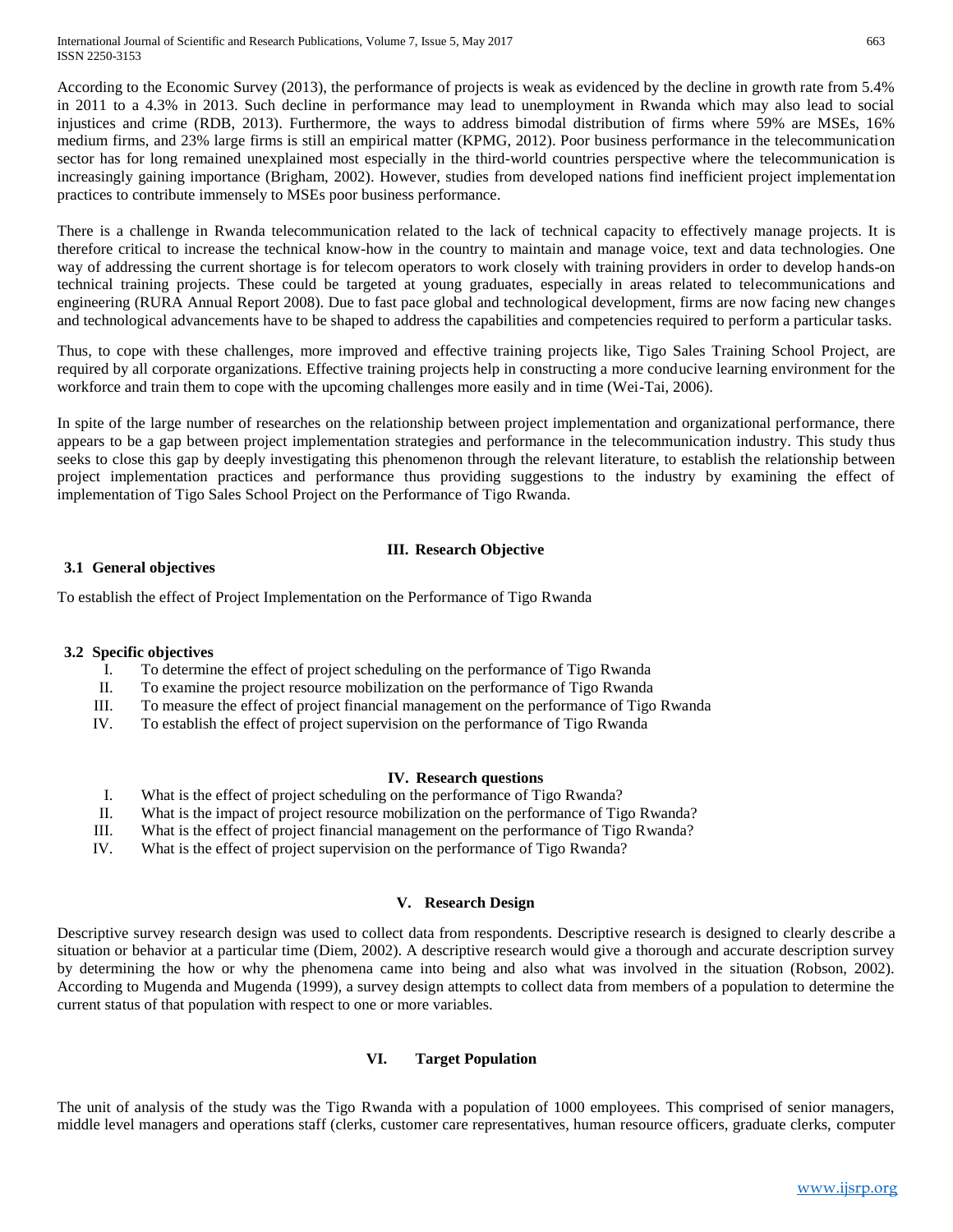International Journal of Scientific and Research Publications, Volume 7, Issue 5, May 2017 664 ISSN 2250-3153

operators, secretaries, security officers, accountants, marketers, auditors and messengers) of Tigo Rwanda. The target population constituted 20 senior managers, 180 middle managers and 800 operations staff.

#### **VII. Sample Design**

#### 7**.2 Sampling technique**

Stratified purposive sampling was employed since the target population was less than 100. In this study the whole population was 90 which was less than 100 so the study employed Stratified purposive sampling in which the whole population of 90 was taken as respondents.

#### **VIII. Data Collection**

#### **8.1 Data collection Procedure**

Data was collected from employees of Tigo Rwanda using self-administered questionnaires. Interviews were conducted on managers from whom the researcher would gather more perspectives. Transmittal letter was issued from the department to enable the researcher proceed to the field.

#### **8.2 Data analysis**

Statistical Package for Social Sciences (SPSS version 23) was used to analyse the data because it was able to handle large amounts of data. Descriptive and inferential statistics were used. Descriptive statistics such as frequencies, percentages, bar graphs and pie charts were used to present data besides narratives, explanations and discussions. Regression analysis was also used. Interpretation of the data was then be done and conclusion drawn.

The following general regression model was adopted:

*P<sup>i</sup> <sup>i</sup> X <sup>i</sup> <sup>i</sup>* **………………………………...…………………….. …………….Eq. 3.1**

Where; *P* is Performance of the i<sup>th</sup> Tigo Agents,  $\alpha$  is Model Intercept,  $\beta_i$  (*i*=1...4) are the slopes of Model and  $\varepsilon_i$  is Random Error assumed as Normally Distributed, independent and identically distributed,  $\mathscr{E}\text{-N}(0, \sigma^2)$ .

In the context of the current work, Eq. 3.1 can also be as follows:

*P PSchd PMob PFm PSup* <sup>1</sup> <sup>2</sup> <sup>3</sup> <sup>4</sup> **…………………………………. Eq. 3.2**

where; the variable  $\beta_1$ *PSchd* is Effect of Project Scheduling on Tigo Performance,  $\beta_2$ *PMob* = is the Effect of Project Mobilization on Tigo Performance,  $\beta_3$ PFm is the Effect of Project Financial Management on Tigo Performance and  $\beta_4$ PSup is the Effect of Project Supervision on Tigo Performance.

#### **IX. Research and discussion**

#### **Table 4.1: Response Rate of the Study**

| The response rate of the study is indicated in Table 4.1 below. |  |  |  |  |  |
|-----------------------------------------------------------------|--|--|--|--|--|
|-----------------------------------------------------------------|--|--|--|--|--|

| Results         | <b>Frequency</b> | Percentage $(\%)$ |  |
|-----------------|------------------|-------------------|--|
| Respondents     | 276              | $Q^{\pi}$         |  |
| Non Respondents |                  |                   |  |
| <b>Total</b>    | 286              | 100               |  |

The questionnaires were distributed to 286 randomly selected respondents. From the 286 questionnaires, 276 were filled and returned, giving 96.5 % response rate. This was comparable with the study by Goldstein (2006) in which 100 respondents were sent questionnaires and the response was 92 which translated to 92% response rate. The collection procedures used involved personal administration of the questionnaires then followed up through mobile phone calls for confirmation date when they would be ready for collection. The response rate found was adequate for analysis and discussions of the study findings especially when compared to other results in the communication industry by Goldstein (2006) – 92%, Ward and Chapman (2003) – 89% and Afuah, (2003), –87%. The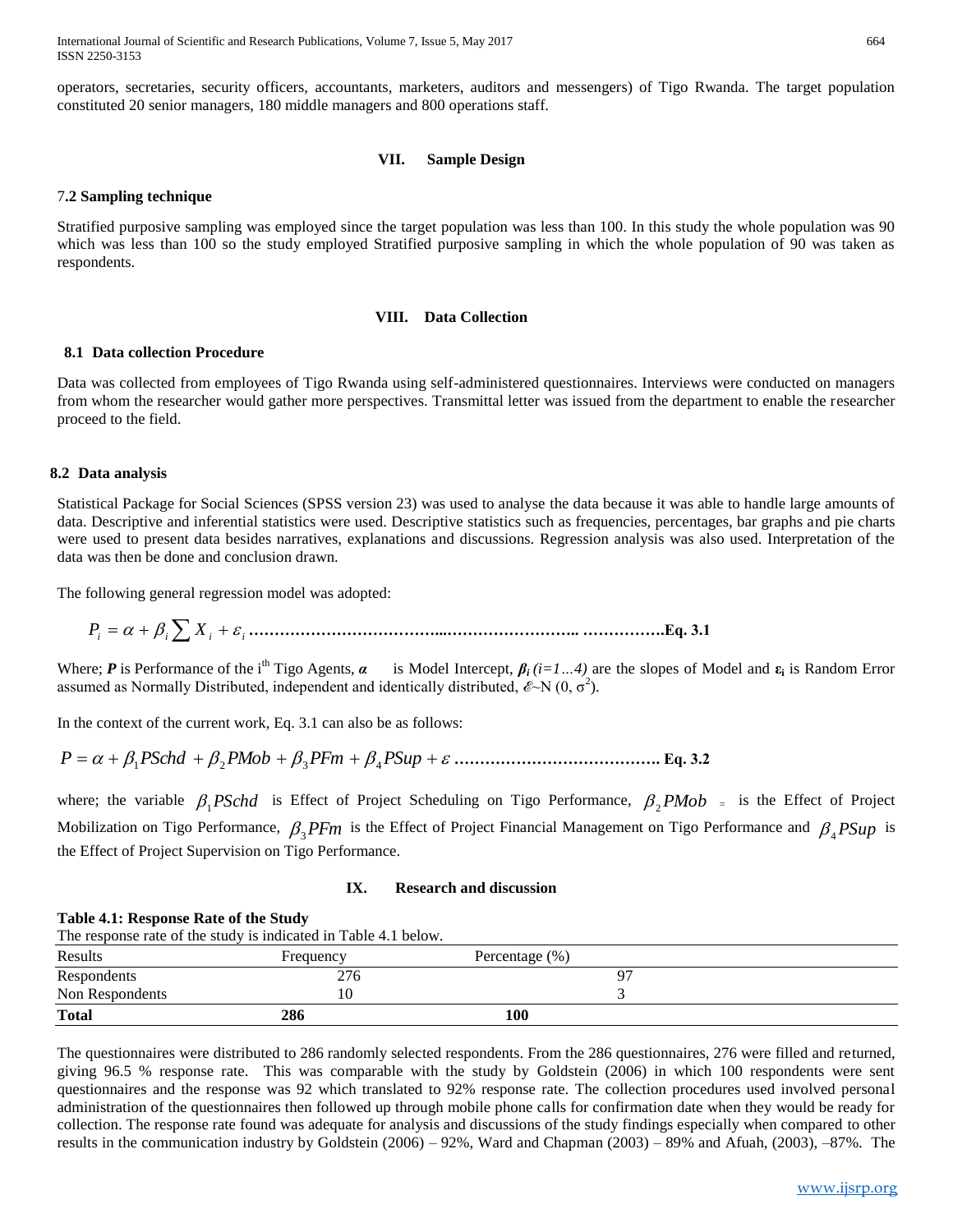International Journal of Scientific and Research Publications, Volume 7, Issue 5, May 2017 665 ISSN 2250-3153

3.0% unreturned questionnaires could be attributed to delay on the part of the respondent in completing the filling of the questionnaires thereby not being able to return by the collection date.

#### **4.2 Background of Respondents**

The demographic characteristics of the respondents were analyzed in terms of gender, highest educational level and age as shown below.

#### **4.2.1 Gender Profile of Respondents**

The respondents indicated their gender profile in terms of either male or female in order to determine the nature of gender relations in the construction industry. Table 4.2 illustrates gender profile of the sample.

#### **Table 4.2: Gender of Respondents**

| Gender       | Frequency | Percentage $(\%)$ |  |
|--------------|-----------|-------------------|--|
| Male         | 89        | 28.62             |  |
| Female       | 197       | 71.34             |  |
| <b>Total</b> | 276       | 100               |  |

The study found that 71% of the respondents were females and 29% were males. The results indicate the communication industry is dominated by the females who account for the majority of the respondents. The study results compare well and are consistent with the study by Research and Markets, (2013) in which 67% of the respondents were of the female gender confirming that the industry is female dominated.

#### **4.2.2 Age of respondents**

The respondents stated their age brackets as requested in the questionnaire and the results were as shown in table 4.3 below.

#### **Table 4.3: Age of respondents**

| <b>Ages</b>    | <b>Frequency</b> | <b>Percentage</b> $(\% )$ |  |
|----------------|------------------|---------------------------|--|
| $21-30$ yrs    | 75               | 27.17                     |  |
| 31-40 yrs      | 136              | 49.27                     |  |
| $41-50$ yrs    | 39               | 14.13                     |  |
| 51 & Above yrs | 26               | 09.42                     |  |
| <b>Total</b>   | 276              | 100                       |  |

Majority of the respondents 49% were aged 31 to 40 years. This was followed by 27% of the respondents being between 21 to 30 years. There were 14% of the respondents between the ages of 41 to 50 years. Those in age bracket of 51 years and above were only 9%. A cumulative 76% of the respondents are within  $21 - 40$  years. This implies that in the telecommunications industry, most of the people working or doing business are mainly the youth below 40 years. This is probably due to the level of technology involved which puts many people above 40 struggling to understand.

#### **4.2.3 Highest Education Level**

The respondents were requested to give their highest educational level. Table 4.4 illustrates the levels of qualification for the entire sample.

#### **Table 4.4: Highest Education Level**

| <b>Education level</b> | Frequency | Percentage $(\% )$ |  |
|------------------------|-----------|--------------------|--|
| Diploma                | 128       | 46.37              |  |
| Undergraduate          | 101       | 36.59              |  |
| Post-Graduate          | 47        | 17.03              |  |
| <b>Total</b>           | 276       | 100                |  |

Slightly less than half (46%) of the respondents were diploma holders with 37% being undergraduate holders. Only 17% of the respondents had post-graduate degree qualifications. This shows that the respondents are capable and reliable to explore the underpinning issues related to the study. However, the number of respondents with diploma was high probably due to the age group of majority involved which could still be in colleges and universities pursuing their further studies.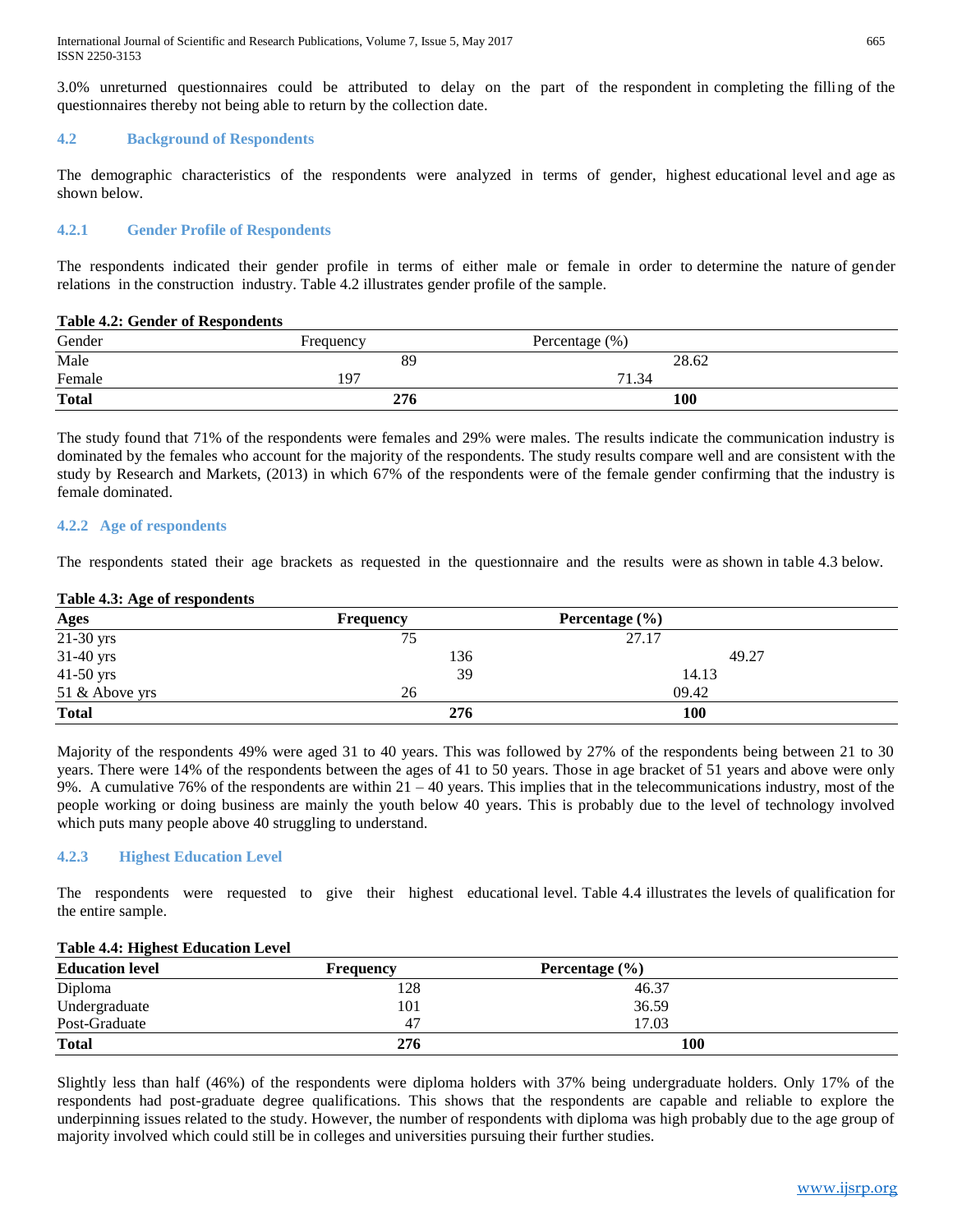# **4.2.4 Experience Levels**

The respondents stated their age brackets as requested in the questionnaire and the results were shown in table 4.5 below.

#### **Table 4.5: Experience Levels**

| <b>Ages</b>    | <b>Frequency</b> | Percentage $(\% )$ |  |
|----------------|------------------|--------------------|--|
| $1-3$ yrs      | 151              | 54.71              |  |
| $4-5$ yrs      | 96               | 34.78              |  |
| 6-9 yrs        | 19               | 06.88              |  |
| 10 & Above yrs | 10               | 03.62              |  |
| <b>Total</b>   | 276              | <b>100</b>         |  |

Majority (55%) of the respondents were having an experience level of between 1-3 years followed closely with 35% having experience level of between 4-5 years. 7% of the respondents had 6-9 years experience while only 4% of the respondents had experience level of 10 years and above. This implies that most of the people in the telecommunications industry just joined the industry. This could be attributed to the fact that they could have just left colleges or universities and being technology savvy, they fit best in the telecommunications sector which requires a very vibrant group of staff in terms of learning and innovations.

#### **4.3 Presentation of Descriptive Statistics According to Research Questions**

Descriptive analysis was done on the responses obtained from the questionnaire to investigate how the respondents rated the effect of project scheduling practices, project mobilization practices, project financial innovation practices and project supervision practices on the performance of projects in Rwanda. The results were summarized in table 4.6 and table 4.7.

#### **Table 4.6 Descriptive Statistics for Project Implementation Practices and Project Profitability**

| <b>Project Implementation Practices</b>                                                                                                                 | N   | <b>Project Profitability</b> |                | <b>Mean</b> | <b>Std Dev</b> |
|---------------------------------------------------------------------------------------------------------------------------------------------------------|-----|------------------------------|----------------|-------------|----------------|
|                                                                                                                                                         |     | <b>Frequency</b>             | Percent<br>age |             |                |
| Our profit levels have consistently increased since we<br>always engage our stakeholders in time to determine the<br>likely project activity duration   | 276 | 218                          | 79             | 2.232       | 0.135          |
| The way we have been sequencing the project activities<br>according to the order in which they should be carried out<br>has always improved our profits | 276 | 195                          | 71             | 1.446       | 0.324          |
| All resources used in the project are always planned for in<br>advance thus the increasing trend of our profits                                         | 276 | 213                          | 77             | 2.146       | 0.245          |
| Our large network of partners have helped us to realize<br>more profits                                                                                 | 276 | 215                          | 78             | 1.884       | 0.443          |
| Our collaborative approach with our partners in the<br>provision of our services has helped increase our<br>profitability                               | 276 | 218                          | 79             | 2.324       | 0.324          |
| Our projects good financial innovations have helped to<br>manage our diverse finance portfolio effectively so is our<br>profitability                   | 276 | 232                          | 84             | 1.628       | 0.301          |
| The high level of accountability in our project has been<br>the source of our profitability                                                             | 276 | 246                          | 89             | 2.137       | 0.202          |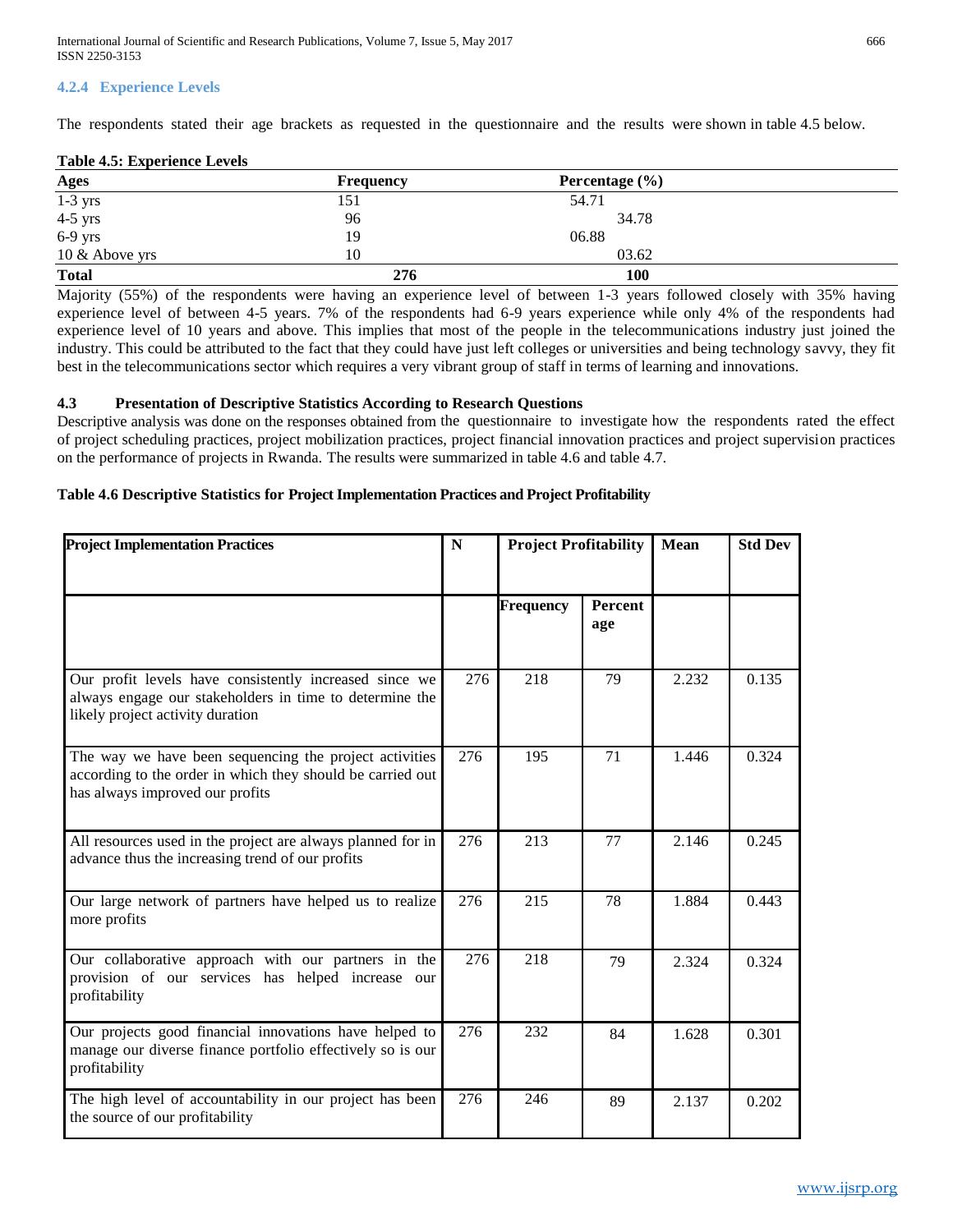| Our budgets are always put in place well in advance. This<br>help mange project funds well hence our profitability                                                                                 | 276 | 199 | 72 | 1.211 | 0.384 |
|----------------------------------------------------------------------------------------------------------------------------------------------------------------------------------------------------|-----|-----|----|-------|-------|
| Our internal and external supervision to our operations as<br>well as the use of team supervision from our various<br>operational teams has been a good driver to our sales<br>hence profit growth | 276 | 185 | 67 | 1.245 | 0.246 |

# **Source: Survey Data (2016)**

The results in Table 4.6 show that 79% (Mean 2.232: SD=.135) of the respondents believe that project profit levels have consistently increased since they always engage stakeholders in time to determine the likely project activity duration and in effect improve project performance in terms of project profitability. However, the standard deviation so realized indicate that not all the respondents agreed with this fact, some disagreed with it. 71% (Mean 1.446: SD=.324) of the respondents agreed that sequencing of the project activities according to the order in which they should be carried out has always improved their project profitability. However, the standard deviation so realized indicate that not all the respondents agreed with this fact, some disagreed with it. The results further indicate that 78% (Mean 2.146: SD=.245) of the respondents agreed that project resources are always planned for in advance thus the increasing trend of their project profitability. However, the standard deviation so realized indicate that not all the respondents agreed with this fact, some disagreed with it. 78% (Mean 1.884: SD=.443) of the respondents agreed that large network of partners have helped the project to realize more project profitability. However, the standard deviation so realized indicate that not all the respondents agreed with this fact, some disagreed with it. 79% (Mean 2.324: SD=.324) of the respondents agreed that collaborative approach with our partners in the provision of our services has helped increase the project profitability. The standard deviation so realized indicate that not all the respondents agreed with this fact, some disagreed with this fact. 84% (Mean 1.628: SD=.301) of the respondents agreed that good financial innovations have helped to manage their diverse finance portfolio effectively so is project profitability. The standard deviation so realized indicate that not all the respondents agreed with this fact, some disagreed with this fact. 89% (Mean 2.137: SD=.202) of the respondents agreed that high level of accountability in our project has been the source of improved project profitability. The standard deviation so realized indicate that not all the respondents agreed with this fact, some disagreed with this fact. 72% (Mean 1.211: SD=.384) of the respondents agreed that budgets are always put in place well in advance and that this helped mange project funds well hence improved market share. 67% (Mean 1.245: SD=.246) of the respondents agreed that internal and external supervision to their operations as well as the use of team supervision from various operational teams has been a good driver to their sales hence project profitability growth. The standard deviation so realized indicate that not all the respondents agreed with this fact, some disagreed with this fact.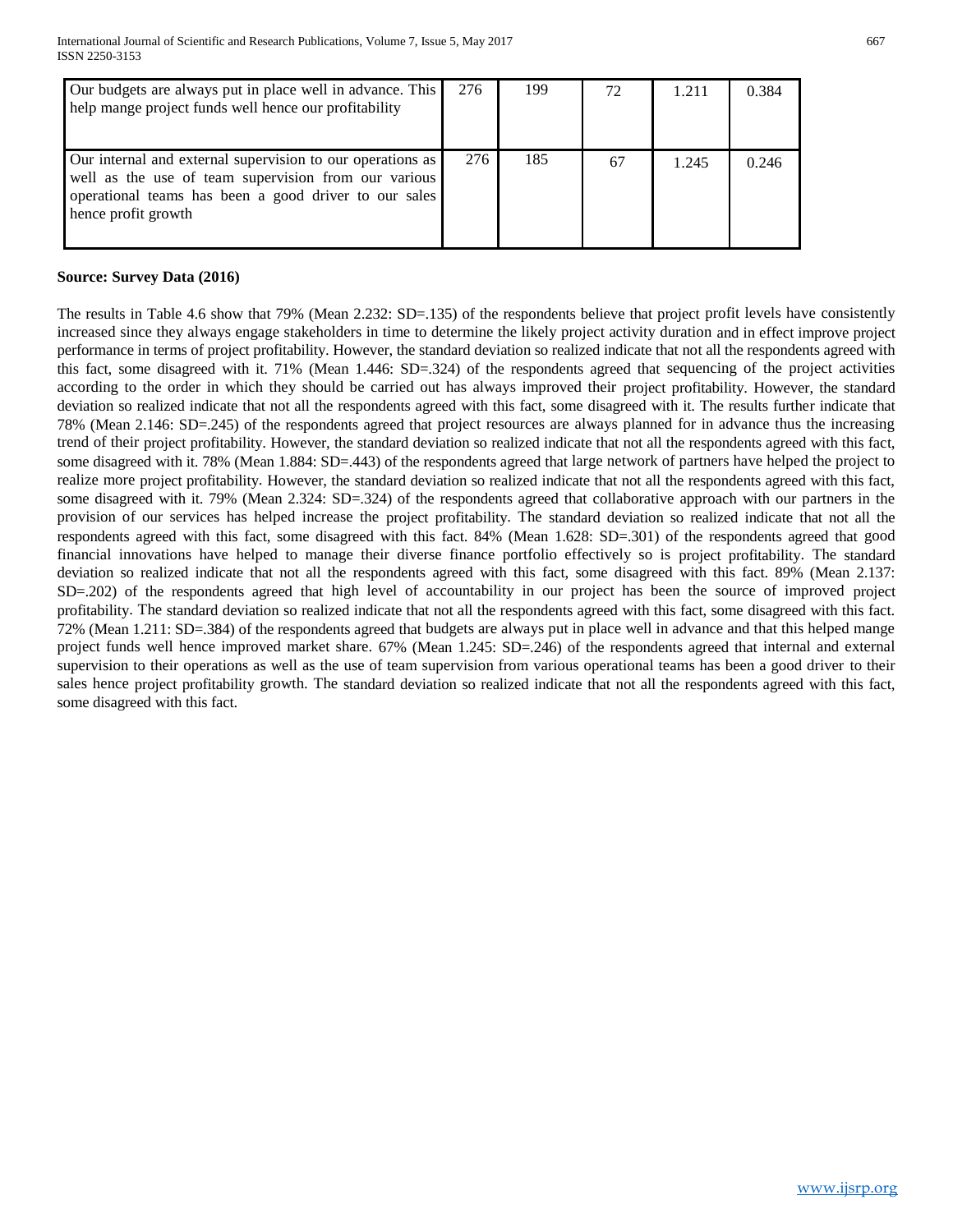#### **Table 4.7 Descriptive Statistics for Project Implementation Practices and Project Market Share**

| <b>Project Implementation Practices</b>                                                                                                                                                                  | N   | <b>Project Profitability</b> |                 | <b>Mean</b> | <b>Std Dev</b> |
|----------------------------------------------------------------------------------------------------------------------------------------------------------------------------------------------------------|-----|------------------------------|-----------------|-------------|----------------|
|                                                                                                                                                                                                          |     | <b>Frequency</b>             | Percent<br>age  |             |                |
| Our profit levels have consistently increased since we<br>always engage our stakeholders in time to determine the<br>likely project activity duration                                                    | 276 | 213                          | 77              | 1.175       | 0.233          |
| The way we have been sequencing the project activities<br>according to the order in which they should be carried out<br>has always improved our market share                                             | 276 | 207                          | 75              | 1.546       | 0.395          |
| All resources used in the project are always planned for in<br>advance thus the increasing trend of our market share                                                                                     | 276 | 215                          | 78              | 2.322       | 0.626          |
| Our large network of partners have helped us to realize<br>more market share                                                                                                                             | 276 | 199                          | $\overline{72}$ | 1.483       | 0.757          |
| Our collaborative approach with our partners in the<br>provision of our services has helped increase our market<br>share                                                                                 | 276 | 210                          | 76              | 2.138       | 0.336          |
| Our projects good financial innovations have helped to<br>manage our diverse finance portfolio effectively so is our<br>market share                                                                     | 276 | $\overline{177}$             | 64              | 1.527       | 0.353          |
| The high level of accountability in our project has been<br>the source of our market share                                                                                                               | 276 | 229                          | 83              | 2.139       | 0.215          |
| Our budgets are always put in place well in advance. This<br>help mange project funds well hence our market share                                                                                        | 276 | 204                          | 74              | 1.212       | 0.283          |
| Our internal and external supervision to our operations as<br>well as the use of team supervision from our various<br>operational teams has been a good driver to our sales<br>hence market share growth | 276 | 213                          | 77              | 1.123       | 0.237          |

#### **Source: Survey Data (2016)**

The results in Table 4.7 show that 77% (Mean 1.175: SD=.233) of the respondents believe that project profit levels have consistently increased since they always engage stakeholders in time to determine the likely project activity duration and in effect improve project performance in terms of market share. However, the standard deviation so realized indicate that not all the respondents agreed with this fact, some disagreed with it. 75% (Mean 1.546: SD=.395) of the respondents agreed that sequencing of the project activities according to the order in which they should be carried out has always improved their project market share. However, the standard deviation so realized indicate that not all the respondents agreed with this fact, some disagreed with it. The results further indicate that 78% (Mean 2.322: SD=.626) of the respondents agreed that project resources are always planned for in advance thus the increasing trend of their project market share. However, the standard deviation so realized indicate that not all the respondents agreed with this fact, some disagreed with it. 72% (Mean 1.483: SD=.757) of the respondents agreed that large network of partners have helped the project to realize more market share. However, the standard deviation so realized indicate that not all the respondents agreed with this fact, some disagreed with it. 76% (Mean 2.138: SD=.336) of the respondents agreed that collaborative approach with our partners in the provision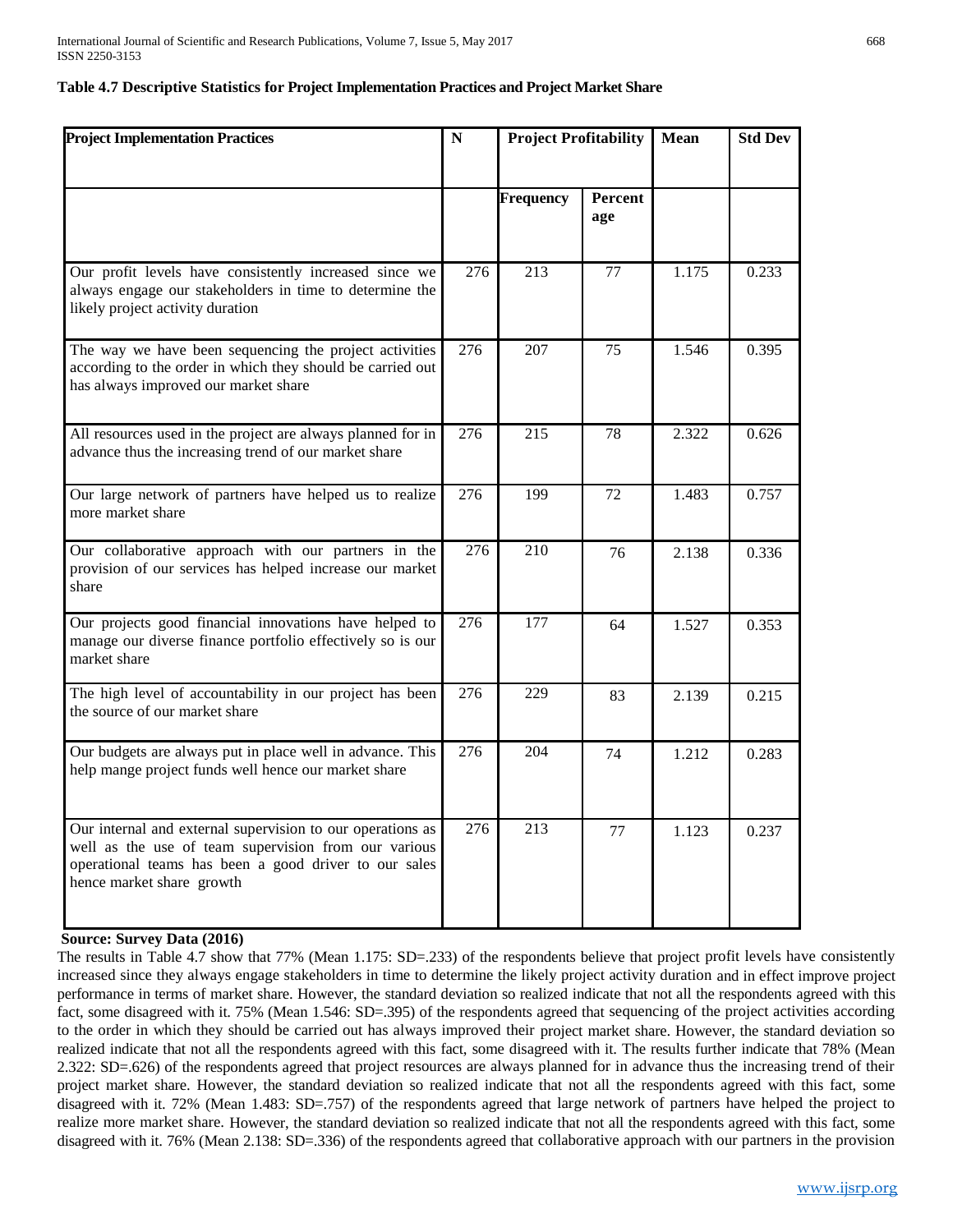of our services has helped increase the project market share. The standard deviation so realized indicate that not all the respondents agreed with this fact, some disagreed with this fact. 64% (Mean 1.527: SD=.353) of the respondents agreed that good financial innovations have helped to manage their diverse finance portfolio effectively so is project market share. The standard deviation so realized indicate that not all the respondents agreed with this fact, some disagreed with this fact. 83% (Mean 2.139: SD=.215) of the respondents agreed that high level of accountability in our project has been the source of improved market share. The standard deviation so realized indicate that not all the respondents agreed with this fact, some disagreed with this fact. 74% (Mean 1.212: SD=.283) of the respondents agreed that budgets are always put in place well in advance and that this helped mange project funds well hence improved market share. 77% (Mean 1.123: SD=.237) of the respondents agreed that internal and external supervision to their operations as well as the use of team supervision from various operational teams has been a good driver to their sales hence market share growth. The standard deviation so realized indicate that not all the respondents agreed with this fact, some disagreed with this fact.

# **4.4.1 Effect of Project Implementation Practices and Project Profitability**

# *4.4.1.1 Effect of Project Scheduling Practices and Project Profitability*

|                           |       | Unstandardized<br>Coefficients | Stand. Coef. |       | Collinearity<br><b>Statistics</b> |           |       |
|---------------------------|-------|--------------------------------|--------------|-------|-----------------------------------|-----------|-------|
| Model                     | B     | Std. Er.                       | <b>Beta</b>  | t     | Sig.                              | Tolerance | VIF   |
| $1$ (Constant)            | 1.291 | 1.113                          |              | 1.021 | .000                              |           |       |
| Project Scheduling        | .783  | .072                           | .778         | 4.162 | .000                              | .735      | 1.360 |
| <b>R-squared</b>          | 0.613 | Mean dependent<br>variable     |              | 1.804 |                                   |           |       |
| Adjusted R-squared        | 0.609 | S.D. dependent var             |              | 0.472 |                                   |           |       |
| F-statistics              | 7.236 | Durbin-Watson<br>statistic     |              | 1.766 |                                   |           |       |
| <b>Prob(F-statistics)</b> | 0.032 |                                |              |       |                                   |           |       |

**Table 4.7: Correlation Coefficients & Regression Analysis of Project Scheduling Practices and Project Profitability**

**Source: Survey Data (2016)**

Regression analysis was conducted to investigate the statistical significant effect of project scheduling on the performance (profitability) Tigo Rwanda. From table 4.6,  $\mathbb{R}^2$  is the models goodness of fit for the regression line which was obtained using the correlation coefficient. In this case  $\mathbb{R}^2$  was 0.613. This means that 61.3% of variation in the dependent variable-project profitability can be explained by the variance in independent variable-project scheduling with only 38.7% of the variation in dependent variable b e i n g explained by the error-term or other variables other than project scheduling. Therefore, from the analysis, the regression line of the model was strongly fitted to the data. The identified model equation to understand this relationship was: *P = 1.291+0.783X1 + ε*

The results in the coefficient table 4.6 thus show that there was a significant effect of project scheduling on the performance (profitability) of Tigo Rwanda since  $p=0.000$  which is less than  $p<0.05$  at a 95% confidence interval. There was also a positive unstandardized beta coefficient of 0.783 as indicated by the coefficient to the project scheduling. The computed F statistic (10, 276) = 7.236 and the p-value for the overall regression relationship was  $(p = 0.000)$ , which was also less than the level of significance of 0.05. This indicates that there was a statistically significant effect of project scheduling on the performance (profitability) of Tigo Rwanda (F=7.236, R<sup>2</sup> = 0.613, Sig=0.000 at  $\alpha$ =0.05). The probability of the t statistic (4.162) for the b coefficient is *p*<0.001 which is less than the level of significance of 0.05.

The regression model further demonstrates that a one unit change in the project profitability is attributed to an increase of 0.783 in the project scheduling in Tigo Rwanda. The Tolerance (0.735) and Variance Inflation Factor (VIF) (1.360) indicate there was no problem of multi-collinearity (there was no overlap between the predictors) since VIF was less than 5 and the tolerance was above 0.20. This indicates that the predictor variables were appropriate for this study and were also objective for the purpose of this study.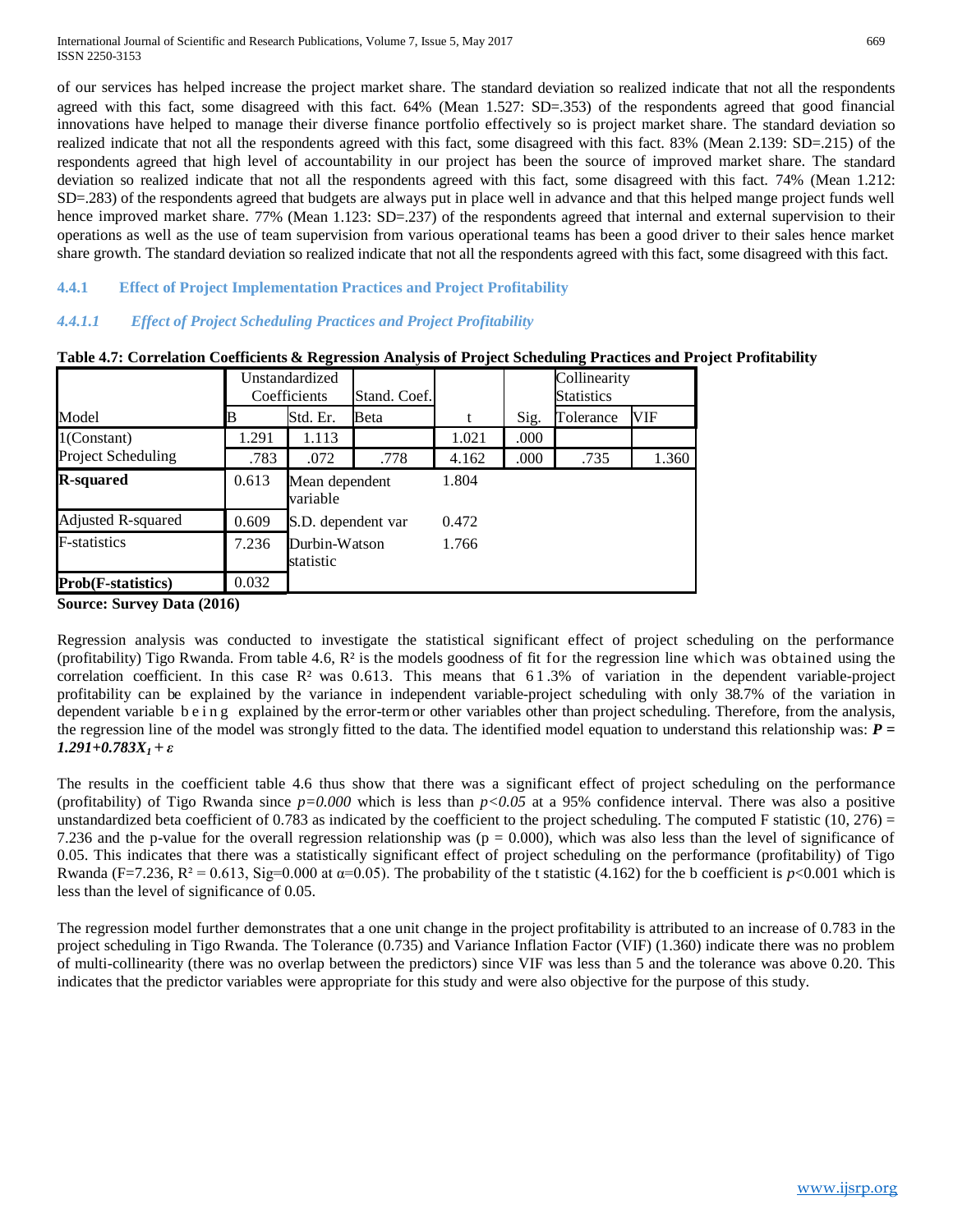# *4.4.1.2 Effect of Project Mobilization Practices and Project Profitability*

|                                     | Unstandardized<br>Coefficients |                            | Stand. Coef. |       |      | Collinearity<br><b>Statistics</b> |            |
|-------------------------------------|--------------------------------|----------------------------|--------------|-------|------|-----------------------------------|------------|
| Model                               |                                | Std. Er.                   | Beta         | t     | Sig. | Tolerance                         | <b>VIF</b> |
| $1$ (Constant)                      | 2.051                          | 1.113                      |              | 1.843 | .000 |                                   |            |
| <b>Project Mobilization</b>         | .643                           | .112                       | .632         | 3.385 | .011 | 0.694                             | 1.440      |
| <b>R-squared</b>                    | 0.413                          | Mean dependent<br>variable |              | 1.407 |      |                                   |            |
| Adjusted R-squared                  | 0.409                          | S.D. dependent var         |              | 0.243 |      |                                   |            |
| <b>F</b> -statistics                | 9.654                          | Durbin-Watson<br>statistic |              | 1.596 |      |                                   |            |
| <b>Prob</b> ( <b>F</b> -statistics) | 0.002                          |                            |              |       |      |                                   |            |

**Table 4.8: Correlation Coefficients & Regression Analysis of Project Mobilization Practices and Project Profitability**

**Source: Survey Data (2016)**

Regression analysis was conducted to investigate the statistical significant effect of project mobilization on the performance (profitability) Tigo Rwanda. From table 4.7,  $\mathbb{R}^2$  is the models goodness of fit for the regression line which was obtained using the correlation coefficient. In this case  $\mathbb{R}^2$  was 0.413. This means that 41.3% of variation in the dependent variable-project profitability can be explained by the variance in independent variable-project mobilization with only 58.7% of the variation in dependent variable being explained by the error-term and other variables other than project mobilization. Therefore, from the analysis, the regression line of the model was strongly fitted to the data. The identified model equation to understand this relationship  $was: P = 2.051 + 0.643X_2 + ε$ 

The results in the coefficient table 4.7 thus show that there was a significant effect of project mobilization on the performance (profitability) of Tigo Rwanda since  $p=0.011$  which is less than  $p<0.05$  at a 95% confidence interval. There was also a positive unstandardized beta coefficient of 0.643 as indicated by the coefficient to the project mobilization. The computed F statistic (10, 276)  $= 9.654$  and the p-value for the overall regression relationship was (p = 0.000), which was also less than the level of significance of 0.05. This indicates that there was a statistically significant effect of project mobilization on the performance (profitability) of Tigo Rwanda (F=9.654, R<sup>2</sup> = 0.413, Sig=0.011 at  $\alpha$ =0.05).

The probability of the t statistic (3.385) for the b coefficient is  $p<0.001$  which is less than the level of significance of 0.05. The regression model further demonstrates that a one unit change in the project profitability is attributed to an increase of 0.783 in the project mobilization in Tigo Rwanda. The Tolerance (0.694) and Variance Inflation Factor (VIF) (1.440) indicate there was no problem of multi-collinearity (there was no overlap between the predictors) since VIF was less than 5 and the tolerance was above 0.20. This indicates that the predictor variables were appropriate for this study and were also objective for the purpose of this study.

# *4.4.1.3 Effect of Project Financial Innovation Practices and Project Profitability*

|                                  |       | Unstandardized<br>Coefficients | Stand. Coef. |       |      | Collinearity<br><b>Statistics</b> |       |
|----------------------------------|-------|--------------------------------|--------------|-------|------|-----------------------------------|-------|
| Model                            | B     | Std. Er.                       | <b>B</b> eta | t     | Sig. | Tolerance                         | VIF   |
| $1$ (Constant)                   | .149  | 1.543                          |              | 2.437 | .000 |                                   |       |
| Project Financial<br>Innovations | .767  | .008                           | .758         | 2.642 | .003 | 0.996                             | 1.004 |
| <b>R-squared</b>                 | 0.588 | Mean dependent<br>variable     |              | 1.804 |      |                                   |       |
| Adjusted R-squared               | 0.585 | S.D. dependent var             |              | 0.472 |      |                                   |       |
| <b>F</b> -statistics             | 8.429 | Durbin-Watson<br>statistic     |              | 1.766 |      |                                   |       |
| <b>Prob(F-statistics)</b>        | 0.046 |                                |              |       |      |                                   |       |

**Table 4.9: Correlation Coefficients & Regression Analysis of Project Financial Innovation Practices and Project Profitability**

**Source: Survey Data (2016)**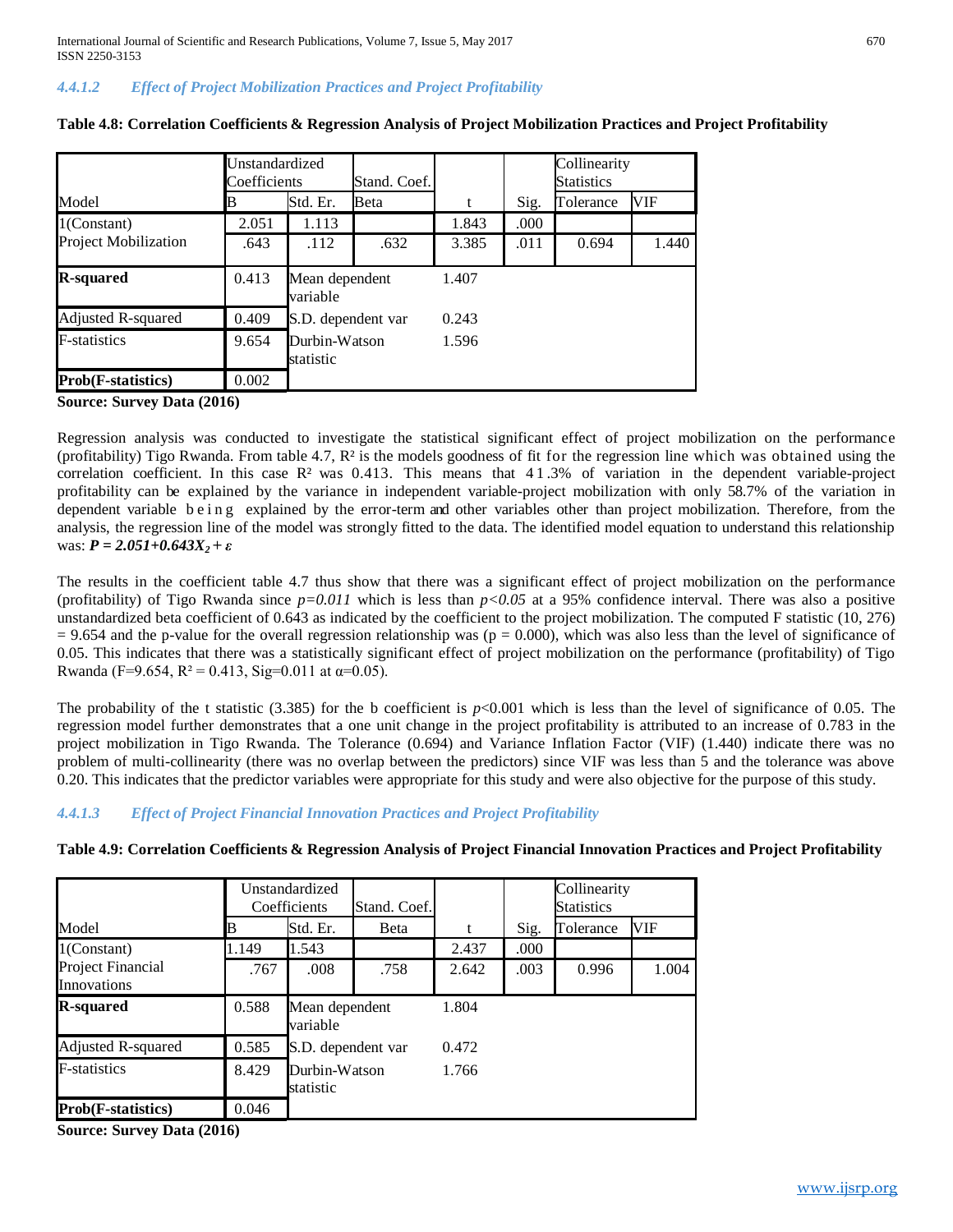Regression analysis was conducted to investigate the statistical significant effect of project financial innovations on the performance (profitability) Tigo Rwanda. From table 4.8,  $\mathbb{R}^2$  is the models goodness of fit for the regression line which was obtained using the correlation coefficient. In this case  $\mathbb{R}^2$  was 0.588. This means that 58.8% of variation in the dependent variable-project profitability can be explained by the variance in independent variable-project financial innovations with only 41.2% of the variation in dependent variable being explained by the error-term or other variables other than project financial innovation. Therefore, from the analysis, the regression line of the model was strongly fitted to the data. The identified model equation to understand this relationship was: *P = 1.49+0.767X3 + ε*

The results in the coefficient table 4.8 thus show that there was a significant effect of project financial innovations on the performance (profitability) of Tigo Rwanda since  $p=0.003$  which is less than  $p<0.05$  at a 95% confidence interval. There was also a positive unstandardized beta coefficient of 0.783 as indicated by the coefficient to the project financial innovations. The computed F statistic  $(10, 276) = 8.429$  and the p-value for the overall regression relationship was ( $p = 0.003$ ), which was also less than the level of significance of 0.05. This indicates that there was a statistically significant effect of project financial innovations on the performance (profitability) of Tigo Rwanda (F=8.429, R<sup>2</sup> = 0.588, Sig=0.003 at  $\alpha$ =0.05). The probability of the t statistic (2.642) for the b coefficient is less than the level of significance at 0.05.

The regression model further demonstrates that a one unit change in the project profitability is attributed to an increase of 0.767 in the project financial innovations in Tigo Rwanda. The Tolerance (0.996) and Variance Inflation Factor (VIF) (1.004) indicate there was no problem of multi-collinearity (there was no overlap between the predictors) since VIF was less than 5 and the tolerance was above 0.20. This indicates that the predictor variables were appropriate for this study and were also objective for the purpose of this study.

# *4.4.1.4 Effect of Project Supervision Practices and Project Profitability*

|                                     | Unstandardized<br>Coefficients |                            | Stand. Coef. |       |      | Collinearity<br><b>Statistics</b> |       |
|-------------------------------------|--------------------------------|----------------------------|--------------|-------|------|-----------------------------------|-------|
| Model                               | B                              | Std. Er.                   | Beta         | t     | Sig. | Tolerance                         | VIF   |
| $1$ (Constant)                      | 1.761                          | 1.113                      |              | 2.879 | .000 |                                   |       |
| Project Supervision                 | .716                           | .072                       | .698         | 2.162 | .000 | .727                              | 1.375 |
| <b>R-squared</b>                    | 0.513                          | Mean dependent<br>variable |              | 1.912 |      |                                   |       |
| Adjusted R-squared                  | 0.505                          | S.D. dependent var         |              | 0.758 |      |                                   |       |
| <b>F</b> -statistics                | 8.837                          | Durbin-Watson<br>statistic |              | 1.864 |      |                                   |       |
| <b>Prob</b> ( <b>F</b> -statistics) | 0.017                          |                            |              |       |      |                                   |       |

#### **Table 4.10: Correlation Coefficients & Regression Analysis of Project Supervision Practices and Project Profitability**

**Source: Survey Data (2016)**

Regression analysis was conducted to investigate the statistical significant effect of project supervision on the performance (profitability) of Tigo Rwanda. From table 4.9, R² is the models goodness of fit for the regression line which was obtained using the correlation coefficient. In this case  $\mathbb{R}^2$  was 0.513. This means that 51.3% of variation in the dependent variable-project profitability can be explained by the variance in independent variable-project supervision with only 48.7% of the variation in dependent variable being explained by the error-term or other variables other than project supervision. Therefore, from the analysis, the regression line of the model was strongly fitted to the data. The identified model equation to understand this relationship was: *P = 1.291+0.783X1 + ε*

The results in the coefficient table 4.9 thus show that there was a significant effect of project supervision on the performance (profitability) of Tigo Rwanda since  $p=0.000$  which is less than  $p<0.05$  at a 95% confidence interval. There was also a positive unstandardized beta coefficient of 0.716 as indicated by the coefficient to the project supervision. The computed F statistic (10, 276) = 8.837 and the p-value for the overall regression relationship was ( $p = 0.000$ ), which was also less than the level of significance of 0.05. This indicates that there was a statistically significant effect of project supervision on the performance (profitability) of Tigo Rwanda (F=8.837, R<sup>2</sup> = 0.513, Sig=0.000 at  $\alpha$ =0.05) The probability of the t statistic (2.162) for the b coefficient is *p*<0.001 which is less than the level of significance of 0.05.

The regression model further demonstrates that a one unit change in the project profitability is attributed to an increase of 0.783 in the project scheduling in Tigo Rwanda. The Tolerance (0.727) and Variance Inflation Factor (VIF) (1.375) indicate there was no problem of multi-collinearity (there was no overlap between the predictors) since VIF was less than 5 and the tolerance was above 0.20. This indicates that the predictor variables were appropriate for this study and were also objective for the purpose of this study.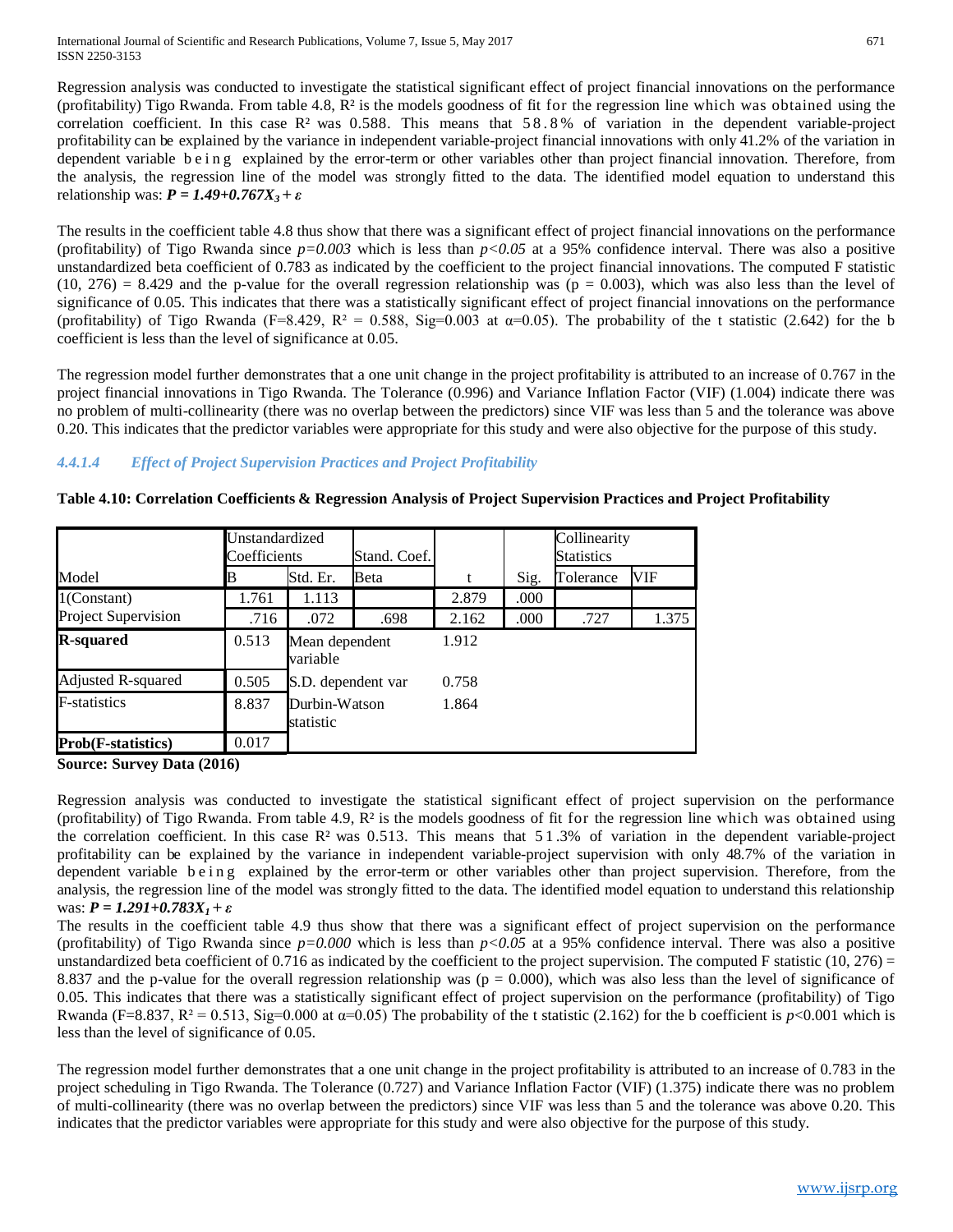International Journal of Scientific and Research Publications, Volume 7, Issue 5, May 2017 672 ISSN 2250-3153

## *4.4.1.5 Effect of Project Scheduling Practices and Project Market Share*

|                           |       | Unstandardized<br>Stand. Coef.<br>Coefficients |      |       |      | Collinearity<br><b>Statistics</b> |       |
|---------------------------|-------|------------------------------------------------|------|-------|------|-----------------------------------|-------|
| Model                     | B     | Std. Er.                                       | Beta | t     | Sig. | Tolerance                         | VIF   |
| $1$ (Constant)            | 2.328 | 1.678                                          |      | 1.437 | .000 |                                   |       |
| <b>Project Scheduling</b> | .787  | .004                                           | .783 | 3.436 | .000 | .640                              | 1.563 |
| <b>R-squared</b>          | 0.622 | Mean dependent<br>variable                     |      | 1.605 |      |                                   |       |
| Adjusted R-squared        | 0.613 | S.D. dependent var                             |      | 0.472 |      |                                   |       |
| <b>F</b> -statistics      | 9.484 | Durbin-Watson<br>statistic                     |      | 1.546 |      |                                   |       |
| <b>Prob(F-statistics)</b> | 0.029 |                                                |      |       |      |                                   |       |

| Table 4.11: Correlation Coefficients & Regression Analysis of Project Scheduling Practices and Market Share |  |  |
|-------------------------------------------------------------------------------------------------------------|--|--|
|                                                                                                             |  |  |
|                                                                                                             |  |  |
|                                                                                                             |  |  |

**Source: Survey Data (2016)**

Regression analysis was conducted to investigate the statistical significant effect of project scheduling on the performance (market share) Tigo Rwanda. From table 4.10,  $\mathbb{R}^2$  is the models goodness of fit for the regression line which was obtained using the correlation coefficient. In this case  $\mathbb{R}^2$  was 0.622. This means that 62.2% of variation in the dependent variable-project market share can be explained by the variance in independent variable-project scheduling with only 38.8% of the variation in dependent variable being explained by the error-term or other variables other than project scheduling. Therefore, from the analysis, the regression line of the model was strongly fitted to the data. The identified model equation to understand this relationship was: *P = 2.328+0.787X1 + ε*

The results in the coefficient table 4.10 thus show that there was a significant effect of project scheduling on the performance (market share) of Tigo Rwanda since *p=0.000* which is less than *p<0.05* at a 95% confidence interval. There was also a positive unstandardized beta coefficient of 0.787 as indicated by the coefficient to the project scheduling. The computed F statistic  $(10, 276)$  = 9.484 and the p-value for the overall regression relationship was ( $p = 0.000$ ), which was also less than the level of significance of 0.05. This indicates that there was a statistically significant effect of project scheduling on the performance (market share) of Tigo Rwanda (F=9.484, R<sup>2</sup> = 0.622, Sig=0.000 at  $\alpha$ =0.05).

The probability of the t statistic (3.436) for the b coefficient is  $p<0.001$  which is less than the level of significance of 0.05. The regression model further demonstrates that a one unit change in the project market share is attributed to an increase of 0.787 in the project scheduling in Tigo Rwanda. The Tolerance (0.640) and Variance Inflation Factor (VIF) (1.565) indicate there was no problem of multi-collinearity (there was no overlap between the predictors) since VIF was less than 5 and the tolerance was above 0.20. This indicates that the predictor variables were appropriate for this study and were also objective for the purpose of this study.

# *4.4.1.6 Effect of Project Mobilization Practices and Project Market Share*

| Table 4.12: Correlation Coefficients & Regression Analysis of Project Mobilization Practices and Market Share |  |  |  |  |
|---------------------------------------------------------------------------------------------------------------|--|--|--|--|
|---------------------------------------------------------------------------------------------------------------|--|--|--|--|

|                             | Unstandardized<br>Coefficients |                            | Stand. Coef.       |       |      | Collinearity<br><b>Statistics</b> |       |
|-----------------------------|--------------------------------|----------------------------|--------------------|-------|------|-----------------------------------|-------|
| Model                       |                                | Std. Er.                   | Beta               | t     | Sig. | Tolerance                         | VIF   |
| $1$ (Constant)              | 1.041                          | 1.146                      |                    | 1.743 | .000 |                                   |       |
| <b>Project Mobilization</b> | .733                           | .002                       | .730               | 1.194 | .000 | .642                              | 1.556 |
| <b>R-squared</b>            | 0.538                          | variable                   | Mean dependent     |       |      |                                   |       |
| Adjusted R-squared          | 0.533                          |                            | S.D. dependent var | 0.472 |      |                                   |       |
| <b>F</b> -statistics        | 9.433                          | Durbin-Watson<br>statistic |                    | 1.615 |      |                                   |       |
| <b>Prob(F-statistics)</b>   | 0.003                          |                            |                    |       |      |                                   |       |

**Dependent Variable: Market Share Source: Survey Data (2016)**

Regression analysis was conducted to investigate the statistical significant effect of project mobilization on the performance (market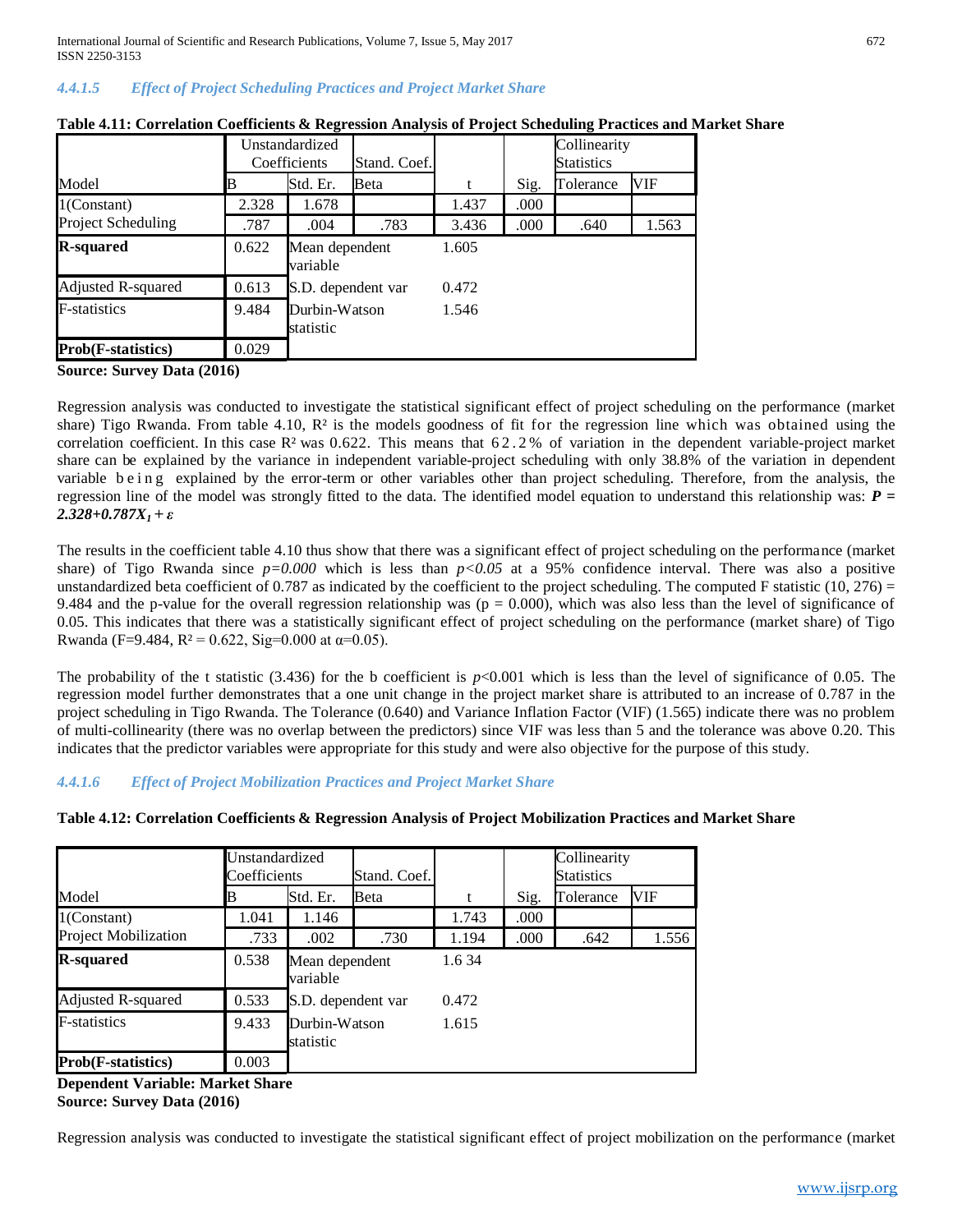share) of Tigo Rwanda. From table 4.11,  $\mathbb{R}^2$  is the models goodness of fit for the regression line which was obtained using the correlation coefficient. In this case  $\mathbb{R}^2$  was 0.538. This means that 53.8% of variation in the dependent variable-project market share can be explained by the variance in independent variable-project scheduling with only 46.2% of the variation in dependent variable b e i n g explained by the error-term or other variables other than project mobilization. Therefore, from the analysis, the regression line of the model was strongly fitted to the data. The identified model equation to understand this relationship was: *P =*   $1.291+0.783X_2 + \varepsilon$ . The results in the coefficient table 4.6 thus show that there was a significant effect of project mobilization on the performance (market share) of Tigo Rwanda since *p=0.000* which is less than *p<0.05* at a 95% confidence interval.

There was also a positive unstandardized beta coefficient of 0.733 as indicated by the coefficient to the project scheduling. The computed F statistic (10, 276) = 9.433 and the p-value for the overall regression relationship was ( $p = 0.000$ ), which was also less than the level of significance of 0.05. This indicates that there was a statistically significant effect of project scheduling on the performance (market share) of Tigo Rwanda (F=9.433, R<sup>2</sup> = 0.733, Sig=0.000 at  $\alpha$ =0.05) The probability of the t statistic (1.194) for the b coefficient is  $p<0.001$  which is less than the level of significance of 0.05.

The regression model further demonstrates that a one unit change in the project market share is attributed to an increase of 0.733 in the project mobilization in Tigo Rwanda. The Tolerance (0.642) and Variance Inflation Factor (VIF) (1.556) indicate there was no problem of multi-collinearity (there was no overlap between the predictors) since VIF was less than 5 and the tolerance was above 0.20. This indicates that the predictor variables were appropriate for this study and were also objective for the purpose of this study.

# *4.4.1.7 Effect of Project Financial Innovation Practices and Project Market Share*

|                                     | Unstandardized<br>Coefficients | Stand. Coef.               |                |       |      | Collinearity<br><b>Statistics</b> |       |
|-------------------------------------|--------------------------------|----------------------------|----------------|-------|------|-----------------------------------|-------|
| Model                               | B                              | Std. Er.                   | Beta           | t     | Sig. | Tolerance                         | VIF   |
| $1$ (Constant)                      | 1.759                          | 1.463                      |                | 1.383 | .000 |                                   |       |
| Project Financial<br>Innovation     | .784                           | .032                       | .752           | 2.162 | .000 | .913                              | 1.095 |
| <b>R-squared</b>                    | 0.615                          | variable                   | Mean dependent |       |      |                                   |       |
| Adjusted R-squared                  | 0.566                          | S.D. dependent var         |                | 0.472 |      |                                   |       |
| F-statistics                        | 7.296                          | Durbin-Watson<br>statistic |                | 1.438 |      |                                   |       |
| <b>Prob</b> ( <b>F</b> -statistics) | 0.001                          |                            |                |       |      |                                   |       |

**Table 4.13: Correlation Coefficients & Regression Analysis of Project Financial Innovation Practices and Market Share**

**Dependent Variable: Market Share**

**Source: Survey Data (2016)**

Regression analysis was conducted to investigate the statistical significant effect of project financial innovations on the performance (market share) of Tigo Rwanda. From table 4.6,  $R^2$  is the models goodness of fit for the regression line which was obtained using the correlation coefficient. In this case  $\mathbb{R}^2$  was 0.615. This means that 61.5% of variation in the dependent variable-project market share can be explained by the variance in independent variable-project financial innovations with only 38.5% of the variation in dependent variable being explained by the error-term and other variables other than project financial innovations. Therefore, from the analysis, the regression line of the model was strongly fitted to the data. The identified model equation to understand this relationship was: *P = 1.759+0.784X3 + ε*

The results in the coefficient table 4.6 thus show that there was a significant effect of project financial innovations on the performance (market share) of Tigo Rwanda since  $p=0.000$  which is less than  $p<0.05$  at a 95% confidence interval. There was also a positive unstandardized beta coefficient of 0.784 as indicated by the coefficient to the financial innovations. The computed F statistic (10, 276)  $= 7.296$  and the p-value for the overall regression relationship was ( $p = 0.000$ ), which was also less than the level of significance of 0.05. This indicates that there was a statistically significant effect of project financial innovations on the performance (market share) of Tigo Rwanda (F=7.296, R<sup>2</sup> = 0.615, Sig=0.000 at  $\alpha$ =0.05). The probability of the t statistic (2.162) for the b coefficient is *p*<0.001 which is less than the level of significance of 0.05.

The regression model further demonstrates that a one unit change in the project market share is attributed to an increase of 0.784 in the project financial innovations in Tigo Rwanda. The Tolerance (0.913) and Variance Inflation Factor (VIF) (1.095) indicate there was no problem of multi-collinearity (there was no overlap between the predictors) since VIF was less than 5 and the tolerance was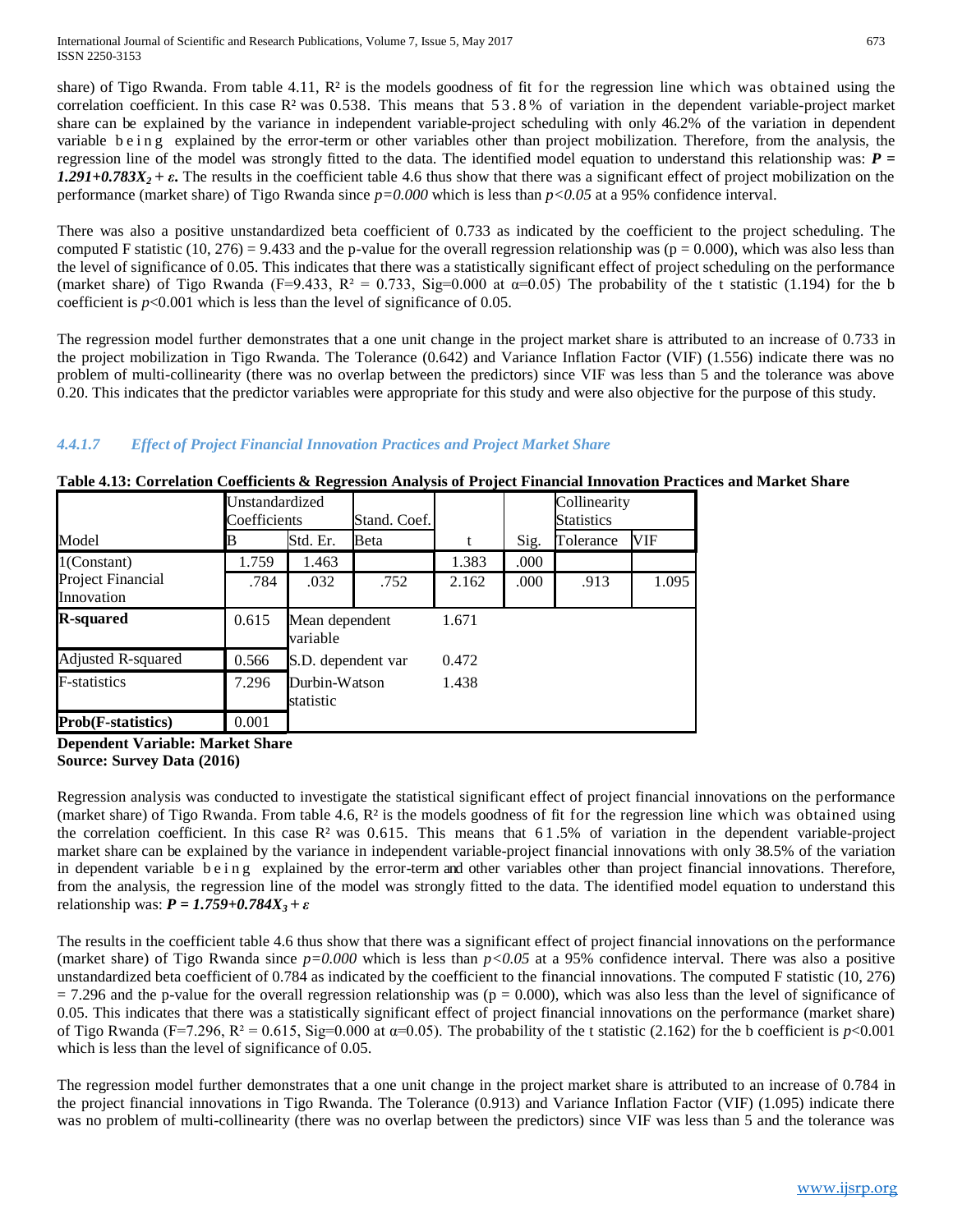above 0.20. This indicates that the predictor variables were appropriate for this study and were also objective for the purpose of this study.

# *4.4.1.8 Effect of Project Supervision Practices and Project Market Share*

|                                     | Unstandardized<br>Coefficients |                            | Stand. Coef. |       |      | Collinearity<br><b>Statistics</b> |       |
|-------------------------------------|--------------------------------|----------------------------|--------------|-------|------|-----------------------------------|-------|
| Model                               | в                              | Std. Er.                   | Beta         | t     | Sig. | Tolerance                         | VIF   |
| $1$ (Constant)                      | 2.245                          | 1.012                      |              | 1.437 | .000 |                                   |       |
| <b>Project Supervision</b>          | .747                           | .018                       | .729         | 2.725 | .003 | .529                              | 1.889 |
| <b>R-squared</b>                    | 0.558                          | Mean dependent<br>variable |              | 1.895 |      |                                   |       |
| Adjusted R-squared                  | 0.534                          | S.D. dependent var         |              | 0.523 |      |                                   |       |
| <b>F</b> -statistics                | 8.855                          | Durbin-Watson<br>statistic |              | 1.597 |      |                                   |       |
| <b>Prob</b> ( <b>F</b> -statistics) | 0.002                          |                            |              |       |      |                                   |       |

# **Table 4.14: Correlation Coefficients & Regression Analysis of Project Supervision Practices and Market Share**

**Dependent Variable: Market Share Source: Survey Data (2016)**

Regression analysis was conducted to investigate the statistical significant effect of project supervision on the performance (market share) Tigo Rwanda. From table 4.13,  $\mathbb{R}^2$  is the models goodness of fit for the regression line which was obtained using the correlation coefficient. In this case  $\mathbb{R}^2$  was 0.558. This means that 55.8% of variation in the dependent variable-project market share can be explained by the variance in independent variable-project scheduling with only 44.2% of the variation in dependent variable being explained by the error-term or other variables other than project supervision. Therefore, from the analysis, the regression line of the model was strongly fitted to the data. The identified model equation to understand this relationship was: *P = 2.245+0.747X4 + ε*

The results in the coefficient table 4.13 thus show that there was a significant effect of project supervision on the performance (market share) of Tigo Rwanda since *p=0.003* which is less than *p<0.05* at a 95% confidence interval. There was also a positive unstandardized beta coefficient of 0.783 as indicated by the coefficient to the project supervision. The computed F statistic  $(10, 276)$  = 8.855 and the p-value for the overall regression relationship was  $(p = 0.000)$ , which was also less than the level of significance of 0.05. This indicates that there was a statistically significant effect of project supervision on the performance (market share) of Tigo Rwanda (F=8.855, R<sup>2</sup> = 0.558, Sig=0.003 at  $\alpha$ =0.05). The probability of the t statistic (2.725) for the b coefficient is *p*<0.001 which is less than the level of significance of 0.05.

The regression model further demonstrates that a one unit change in the project market share is attributed to an increase of 0.747 in the project supervision in Tigo Rwanda. The Tolerance (0.529) and Variance Inflation Factor (VIF) (1.889) indicate there was no problem of multi-collinearity (there was no overlap between the predictors) since VIF was less than 5 and the tolerance was above 0.20. This indicates that the predictor variables were appropriate for this study and were also objective for the purpose of this study.

# **4.4.2. Joint Model: Effect of Project Implementation Practices and Project Performance**

# *4.4.2.1 Joint Model: Effect of Project Implementation Practices and Project Profitability*

# **Table 4.15 Effect of Project Implementation Practices and Project Profitability**

| <b>Dependent Variable: Project Profitability</b> |             |                   |                         |              |       |
|--------------------------------------------------|-------------|-------------------|-------------------------|--------------|-------|
| Sample: 286                                      |             |                   |                         |              |       |
| <b>Included Observations: 276</b>                |             |                   |                         |              |       |
| I. Variable: PIP                                 | Coefficient |                   | <b>Std. Coefficient</b> | t-Statistics | Prob. |
|                                                  |             |                   |                         |              |       |
|                                                  | B           | <b>Std. Error</b> | <b>Beta</b>             |              |       |
| $1$ (Constant)                                   | 2.345       | 1.05              |                         | 2.475        | 0.000 |
| P-Scheduling                                     | 0.732       |                   | 0.729                   | 2.221        | 0.005 |
| P-Mobilization                                   | 0.429       |                   | 0.425                   | 2.318        | 0.002 |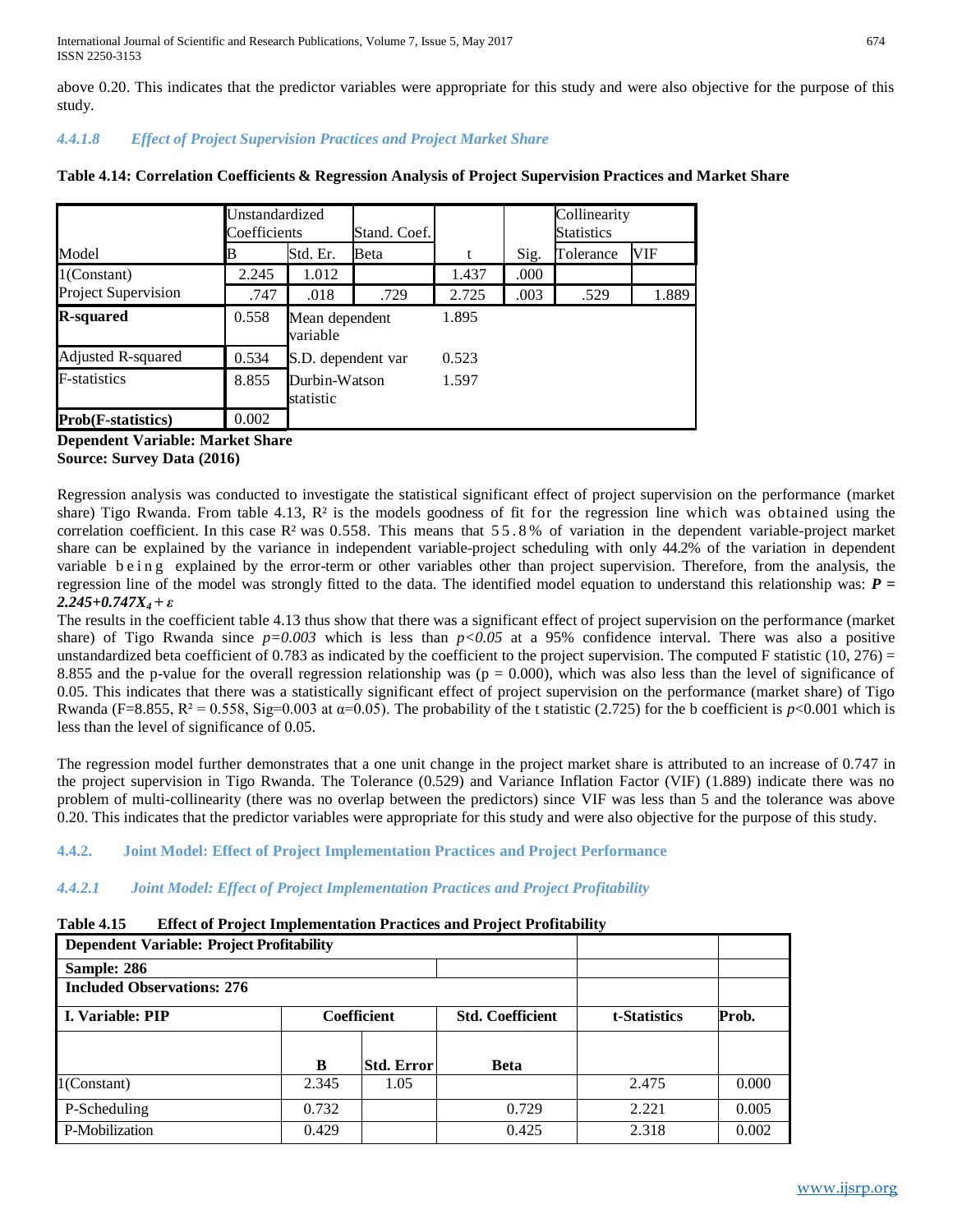| P-F Innovation     | 0.584 |  | 0.576                    | 2.059 | 0.004 |
|--------------------|-------|--|--------------------------|-------|-------|
| P-Supervision      | 0.693 |  |                          |       |       |
| R-squared          | 0.796 |  | Mean dependent variable  |       | 1.891 |
| Adjusted R-squared | 0.746 |  | S.D. dependent variable  |       | 0.729 |
| F-statistics       | 9.214 |  | Durbin-Watson statistics |       | 1.567 |
| Prob(F-statistic)  | 0.003 |  |                          |       |       |

#### **Source: Survey Data (2016)**

Regression analysis was conducted to investigate the statistical significant effect of project scheduling on the performance (profitability) Tigo Rwanda. From table 4.14, R² is the models goodness of fit for the regression line which was obtained using the correlation coefficient. In this case  $\mathbb{R}^2$  was 0.796. This means that 79.6% of variation in the dependent variable-project profitability can be explained by the variance in independent variable-project scheduling with only 20.4% of the variation in dependent variable b e i n g explained by the error-term or other variables other than project scheduling. Therefore, from the analysis, the regression line of the model was strongly fitted to the data. The identified model equation to understand this relationship was: *P = 2.345+0.732X1 + 0.429X2 + 0.584X3 + 0.693X4 + ε*

The results in the coefficient table 4.14 thus show that there was a significant effect of project implementation practices on the performance (profitability) Tigo Rwanda since *p=0.000* which is less than *p<0.05* at a 95% confidence interval. The computed F statistic (10, 276) = 9.214 and the p-value for the overall regression relationship was ( $p = 0.000$ ), which was also less than the level of significance of 0.05. This indicates that there was a statistically significant effect of project implementation practices on the performance (profitability) Tigo Rwanda (F=9.214, R<sup>2</sup> = 0.796, Sig=0.000 at  $\alpha$ =0.05) The probability of the t statistic (2.475) for the b coefficient is  $p<0.001$  which is less than the level of significance of 0.05.

The regression model further demonstrates that a one unit change in the project profitability is attributed to an increase of 0.732 in the project scheduling, 0.429 in project mobilization, 0.584 in project financial innovation and 0.693 in project supervision in Tigo Rwanda. However, the model indicates that improving management of project scheduling (*β=*.732) contributes more, followed by improving management of project supervision *(β=*.693), project financial innovations *(β=*.584) and lastly improving management of project mobilization *(β=*.429) respectively in increasing the project profitability in Tigo Rwanda.

# *4.4.2.2 Joint Model: Effect of Project Implementation Practices and Project Market Share*

| Dependent Variable: Project Market Share |              |             |                          |              |       |
|------------------------------------------|--------------|-------------|--------------------------|--------------|-------|
| Sample: 286                              |              |             |                          |              |       |
| Included Observations: 276               |              |             |                          |              |       |
| I. Variable: PIP                         |              | Coefficient | Std. Coefficient         | t-Statistics | Prob. |
|                                          | <sub>B</sub> | Std. Error  | Beta                     |              |       |
| $1$ (Constant)                           | 2.795        | 1.356       |                          | 3.087        | 0.002 |
| P-Scheduling                             | 0.684        | 0.091       | 0.675                    | 3.221        | 0.005 |
| P-Mobilization                           | 0.457        | 0.060       | 0.451                    | 3.318        | 0.002 |
| <b>P-F</b> Innovation                    | 0.573        | 0.027       | 0.546                    | 3.056        | 0.006 |
| P-Supervision                            | 0.672        | 0.004       | 0.668                    | 3.542        |       |
| R-squared                                |              | 0.748       | Mean dependent variable  |              | 1.391 |
| Adjusted R-squared                       |              | 0.685       | S.D. dependent variable  |              | 0.472 |
| F-statistics                             |              | 8.386       | Durbin-Watson statistics |              | 1.750 |
| Prob(F-statistic)                        |              | 0.021       |                          |              |       |

| <b>Table 4.16</b> | <b>Effect of Project Implementation Practices and Project Market Share</b> |
|-------------------|----------------------------------------------------------------------------|
|-------------------|----------------------------------------------------------------------------|

Regression analysis was conducted to investigate the statistical significant effect of project implementation practices on the performance (market share) of Tigo Rwanda. From table 4.15,  $R<sup>2</sup>$  is the models goodness of fit for the regression line which was obtained using the correlation coefficient. In this case  $\mathbb{R}^2$  was 0.748. This means that 74.8% of variation in the dependent variable-project market share can be explained by the variance in independent variable-project implementation practices with only 25.2% of the variation in dependent variable being explained by the error-term or other variables other than project scheduling. Therefore, from the analysis, the regression line of the model was strongly fitted to the data. The identified model equation to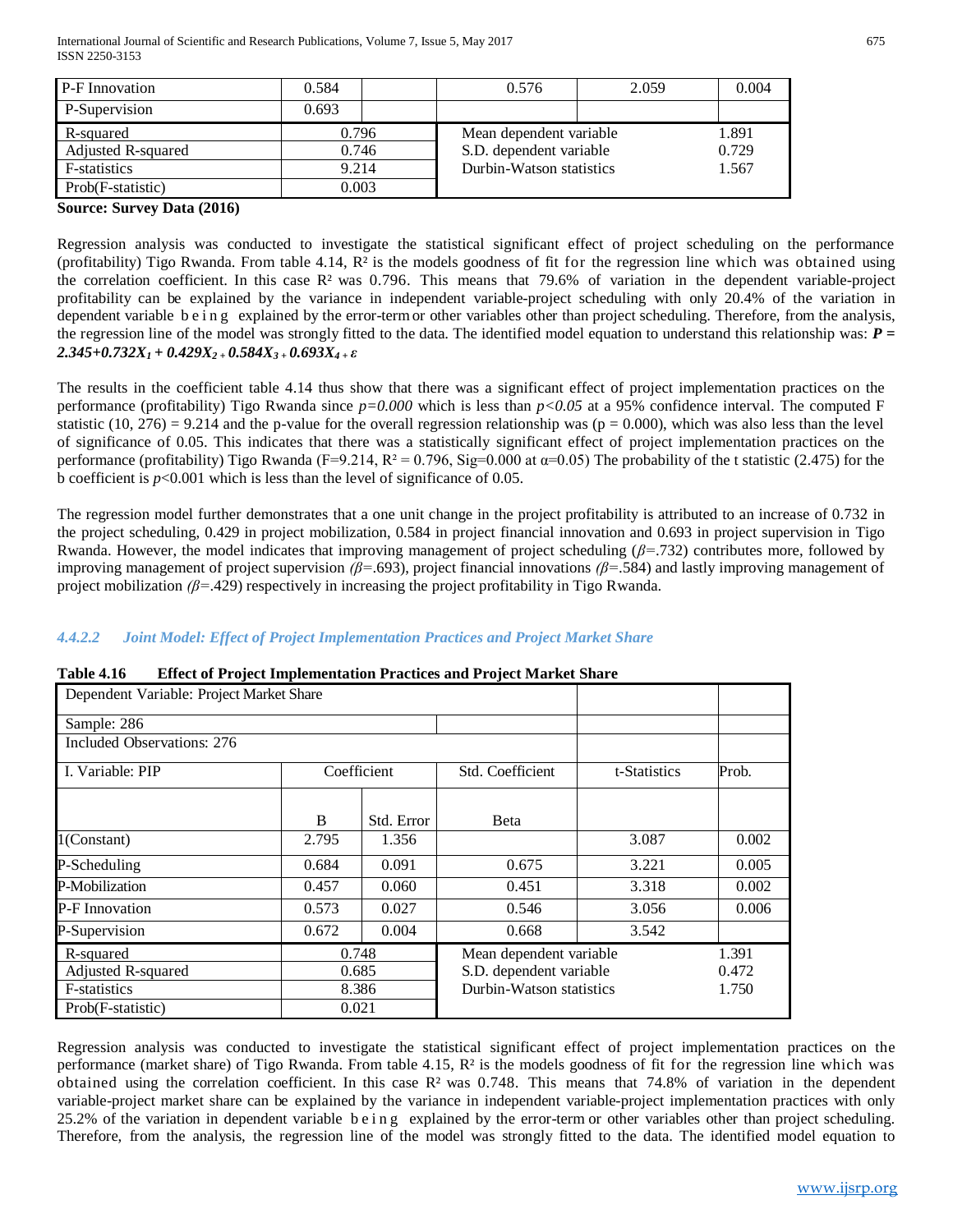understand this relationship was:  $P = 2.795 + 0.684X<sub>1</sub> + 0.457X<sub>2</sub> + 0.573X<sub>3</sub> + 0.672X<sub>4</sub> + \varepsilon$ 

The results in the coefficient table 4.15 thus show that there was a significant effect of project implementation practices on the performance (market share) of Tigo Rwanda since *p=0.002* which is less than *p<0.05* at a 95% confidence interval. The computed F statistic (10, 276) = 8.386 and the p-value for the overall regression relationship was ( $p = 0.002$ ), which was also less than the level of significance of 0.05. This indicates that there was a statistically significant effect of project implementation practices on the performance (market share) of Tigo Rwanda (F=8.386, R<sup>2</sup> = 0.748, Sig=0.002 at  $\alpha$ =0.05) The probability of the t statistic (3.087) for the b coefficient is less than the 0.05 level of significance.

The regression model further demonstrates that a one unit change in the project market share is attributed to an increase of 0.684 in the project scheduling, 0.457 in project mobilization, 0.573 in project financial innovation and 0.672 in project supervision in Tigo Rwanda. However, the model indicates that improving management of project scheduling (*β=*.684) contributes more, followed by improving management of project supervision *(β=*.672), project financial innovations *(β=*.573) and lastly improving management of project mobilization *(β=*.457) respectively in increasing the project market share in Tigo Rwanda.

#### **X. Conclusion and recommendation**

#### **10.0 Summary of Findings**

The research was meant to establish the effect of project implementation practices on the performance of Tigo Rwanda. The implantation practices considered included project scheduling, mobilization, financial innovations and project supervision. A total of 286 questionnaires were issued with a response rate of 96.5 %. This was considered sufficient enough for the study. The results of the study shows that the industry is female dominated. The study also found that 71% of the respondents were females and 29% were males. This indicates that the communication industry is dominated by the females who account for the majority of the respondents. Majority of the respondents (49%) were aged 31 to 40 years. This was followed by 27% of the respondents being between 21 to 30 years. There were 14% of the respondents between the ages of 41 to 50 years. Those in age bracket of 51 years and above were only 9%.

A cumulative  $76\%$  of the respondents were within  $21 - 40$  years. This implies that in the telecommunications industry, most of the people working or doing business are mainly the youth below 40 years. This is probably due to the level of technology involved which puts many people above 40 struggling to understand. Slightly less than half (46%) of the respondents were diploma holders with 37% being undergraduate holders. Only 17% of the respondents had post-graduate degree qualifications. This shows that the respondents are capable and reliable to explore the underpinning issues related to the study. However, the number of respondents with diploma was high probably due to the age group of majority involved which could still be in colleges and universities pursuing their further studies. Majority (55%) of the respondents were having an experience level of between 1-3 years followed closely with 35% having experience level of between 4-5 years. 7% of the respondents had 6-9 years' experience while only 4% of the respondents had experience level of 10 years and above. This implies that most of the people in the telecommunications industry just joined the industry. This could be attributed to the fact that they could have just left colleges or universities and being technology savvy, they fit best in the telecommunications sector which requires a very vibrant group of staff in terms of learning and innovations.

#### **10.1 Conclusion**

In any economy, communications infrastructure championed by the telecommunications industry is a major pillar for economic development. It provides several employment opportunities to the various segments of country's labour force, offers market for telecommunication gadgets hence uplifting the living standards to many people and provides the infrastructural platform for further economic development. Due to the study sought to establish the effect of project implementation practices on the performance of Tigo Rwanda.

The study thus concludes that enhancing management of project scheduling contributes more, followed by improving management of project supervision, project financial innovations and lastly improving management of project mobilization respectively in increasing the project profitability and market share in Tigo Rwanda.

#### **10.1 Recommendations**

The study suggests that project manager should put more attention in improving the project implementation practices in the order of importance being project scheduling, followed by project supervision, project financial innovations and lastly improving management of project mobilization respectively to increasing their project profitability and market share

The study suggests that Project scheduling should be executed using proper tools like Critical Path Method (CPM) and Project Evaluation Review Technique (PERT). CPM scheduling tool should be applied where there is ability to identify the critical path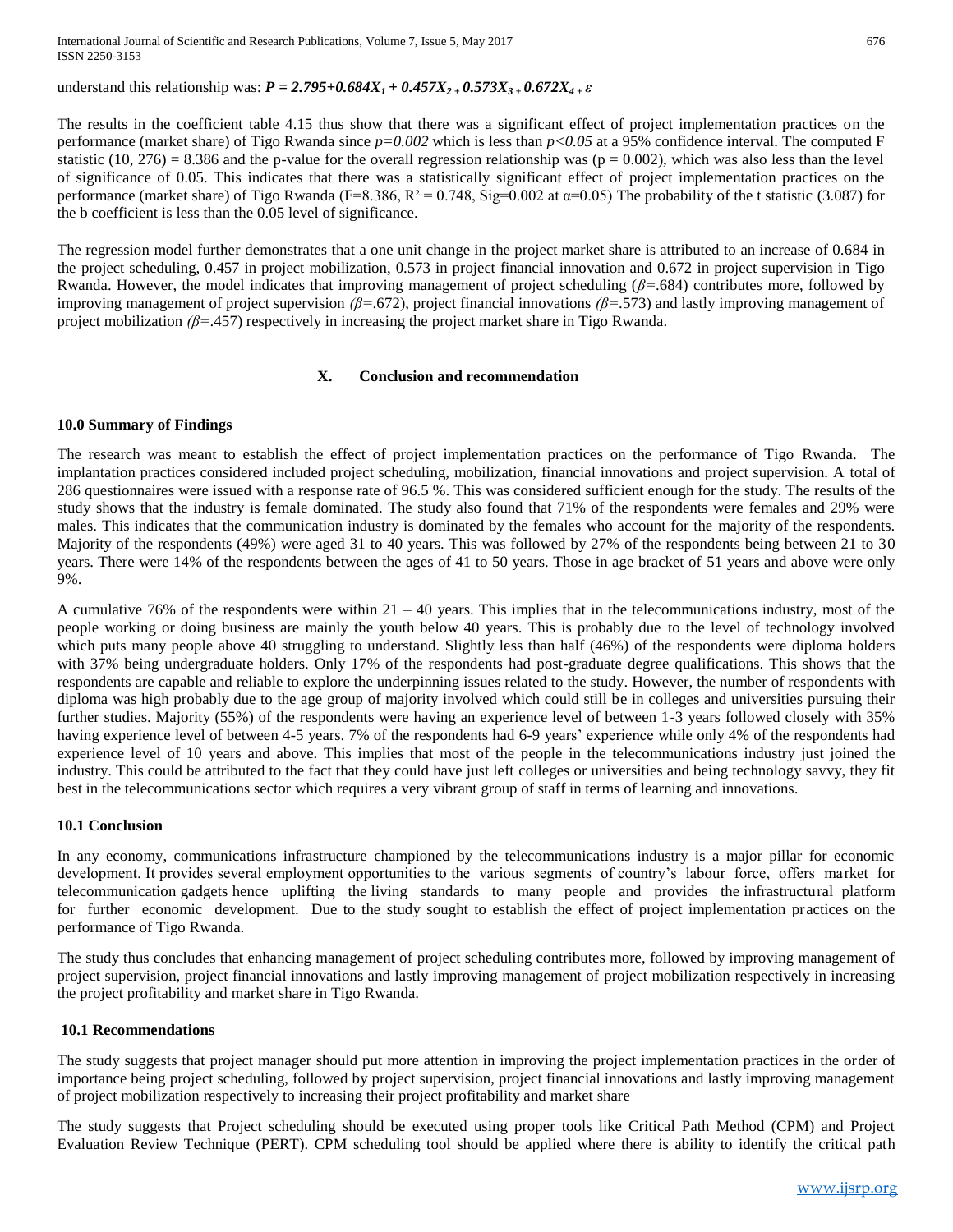through the project network which would predict the earliest date that the project can be completed. PERT on the other hand would be best placed to handle activity duration estimates in highly uncertain individual.

#### **10.2 Suggestions for further Studies**

The researcher suggests the following future research directions regarding project implementation practices and project performance:

This research recommends that more research is needed in this area to produce a comprehensive telecommunication projectimplementation guide for use by investors, and practitioners/

The study was based on a cross-sectional survey design which would only give a snapshot picture at a single point in time. The researcher recommends a future longitudinal research to provide comparatively more conclusive results to the project implementation practices and project performance model.

#### **REFERENCE**

- Amin, A. (2005). Social Science Research, Conception, Methodology and Analysis: Kampala: Makerere University Printery.
- Ary.M (1979). Research into Practice (Electronic version). School of science and Mathematics.
- Blackman, R. (2003). Project Management Cycle. England, Tearfund.
- Beardwell, N. and Holden, B. (1993). Managing for Success, 2nd ed. England: Prentice Hall Publisher.
- Becker, G. S. (1993). Human Capital: A Theoretical and Empirical Analysis with Special Reference to Education. (3rd Ed.). Chicago, IL: University of Chicago Press.
- Bogonko, J.W. and Saleemi,J.V (1997). Research in Education. (7th ed.) NJ: Prentice Hall.
- Evans, J. R. and Lindsay W. M. (1999). The Management and Control of Quality.  $4^{\text{th}}$ edition, South-Western College Publishing, Cincinnati Ohio, USA.
- Flamholtz, E. G. & Lacey, J. (1981). The Implications of The Economic Theory of Human Capital for Personnel Management. California: Personnel Review.
- Frost, T., Vos, S. and Dreyer, J. (2000). Organizational Development Mumbai: Jaico Publishing
- Fuchs, C. (2006). The Self-Organization of Social Movements. Systemic Practice and Action Research, 19(1), 101-137.
- Gay, L.R. (1996), Educational Research: Competencies for Analysis and Application. New Jersey: Prentice Hall.
- Holton, W, (2002). Business Research Methods. South Western University. Jacoby, S.M. (1984), Employing bureaucracy: Managers, unions and the transformation of working American industry (1990-1945. New York: Columbia University Press.
- Jenkins, C. (1983). Resource Mobilization Theory and The Study of Social Movements. Annual Review of Sociology, 9(1), 527-554.
- John D. McCarthy & Mayer N. Zald, (2001). The Enduring Vitality of the Resource Mobilization Theory of Social Movements in Jonathan H. Turner (ed.), Handbook of Sociological Theory, p.533-65

Josephson, P.E. & Lindstrom, J. (2007). Measuring performance in construction projects. In R.